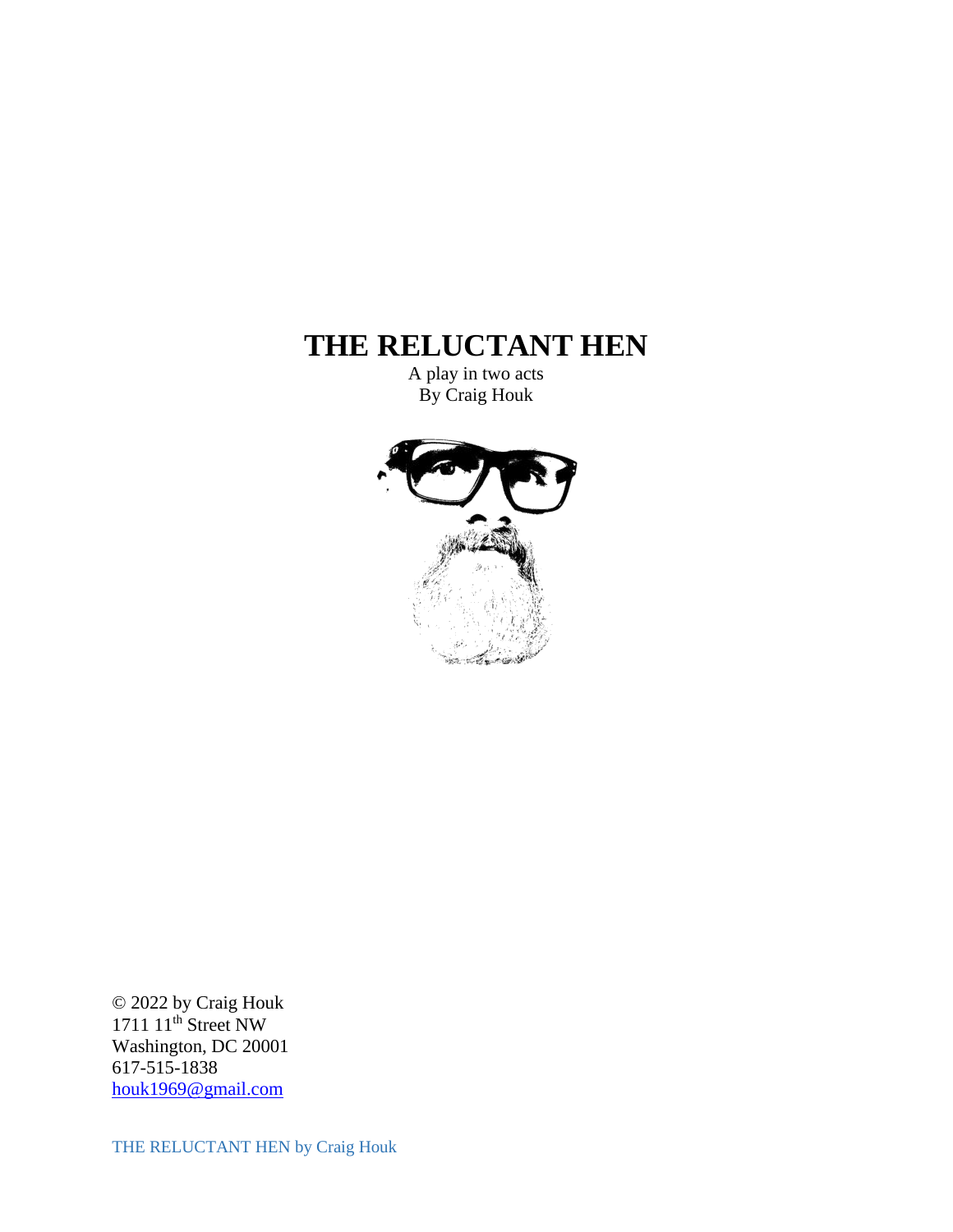## **Synopsis**

Set in the early 1950s, Pete, a working-class schmuck, and his beautician wife struggle to conceive, so Pete risks it all to have a child.

## **Characters**

**PETE ANDERSON** Male, Late 20s/Early 30s **NANCY JO ANDERSON** Female, Late 50s/Early 60s **PEGGY LYNN KENNEY-ANDERSON** Female, Late 20s/Early 30s **SANDRA MILLER** Female, Late 20s/Early 30s **BUCKY TURNER** Male, Late 20s/Early 30s **LAUREEN TURNER** Female, Late 50s/Early 60s

Time 1952 – 1953

**Setting** McCurtain County, Oklahoma

# Scene Breakdown

| $1-1$   | Aug 1953 | <b>Early Morning</b>   | The Farmhouse         |
|---------|----------|------------------------|-----------------------|
| $1-2$   | Oct 1952 | Morning                | The Farmhouse         |
| $1-3$   | Oct 1952 | Mid-Morning            | Murdock's Feed Supply |
| $1 - 4$ | Oct 1952 | Early Evening          | The Farmhouse         |
| $1-5$   | Oct 1952 | Around Midnight        | Bucky's Cabin         |
| $1-6$   | Oct 1952 | Around Midnight        | The Farmhouse         |
| $1 - 7$ | Nov 1952 | <b>Six Weeks Later</b> | Murdock's Feed Supply |
|         |          |                        |                       |
| $2 - 1$ | Jun 1953 | Late Afternoon         | The Farmhouse         |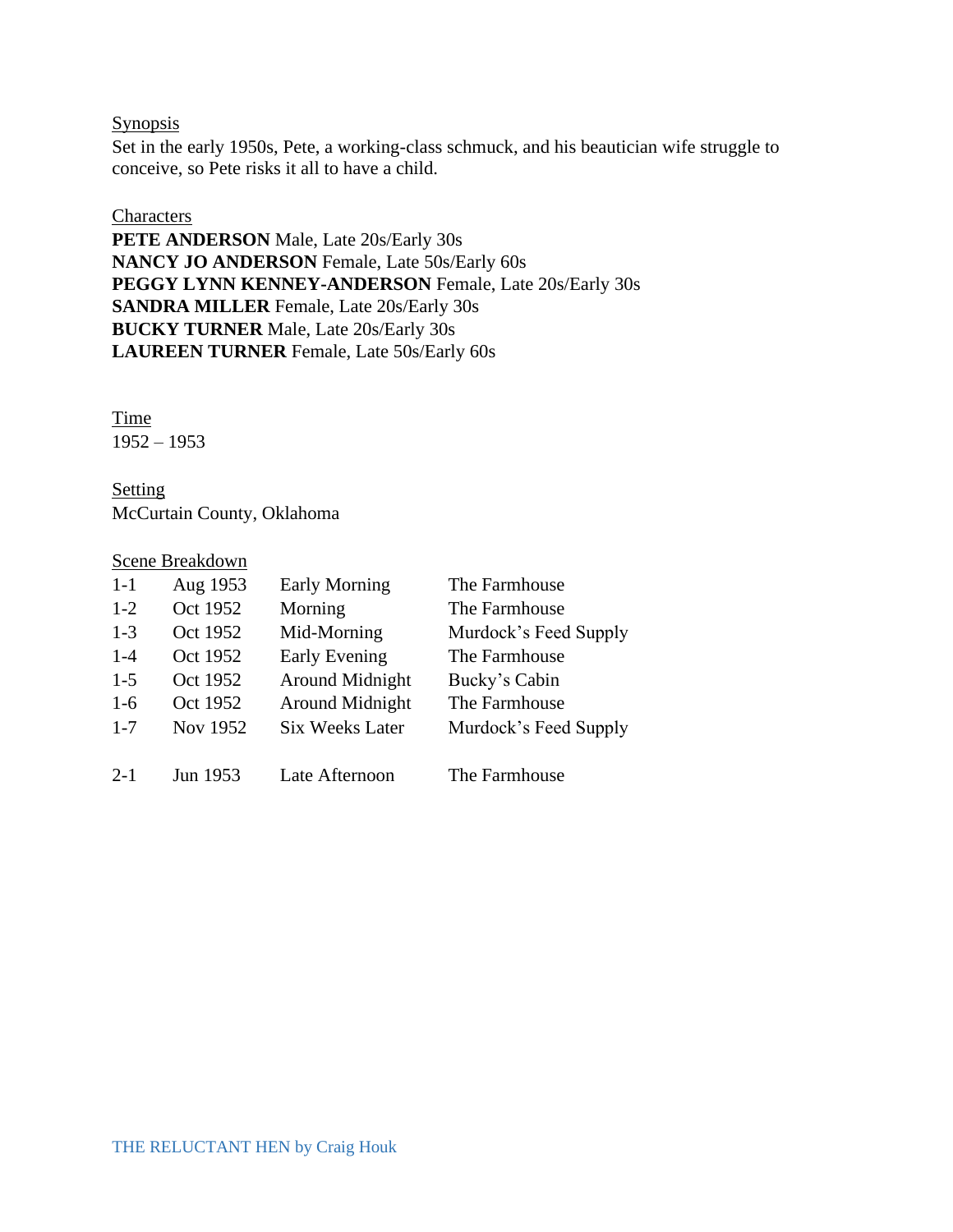# **ACT 1**

### **SCENE 1**

*(1953. August. Morning. The farmhouse. We see Pete who is asleep in a chair, his feet up on an ottoman. His wrist is in a cast. An episode of Tom Corbett, Space Cadet or perhaps Sky King is playing on the television. We settle on this vignette for a moment. We hear a bicycle bell off. A few seconds pass before a rolled-up newspaper lands on the porch or knocks against the screen door. Pete stirs. At last, Nancy Jo appears in the kitchen archway. She lights a cigarette and begins to smoke it. She watches the program for a minute. A kitchen timer goes off. Nancy returns to the kitchen. We hear her in there. Sounds of an oven door opening, pans, and dishes clattering. She's plating breakfast. In due course, she reappears with a tray in hand, cigarette pressed between her lips. She crosses to Pete and hovers over him. She then pushes his legs off the ottoman with her foot. He wakes up.)*

**PETE**: Huh. What're you doing? What the hell's matter with you?

**NANCY JO**: Breakfast. *(She places the tray on the ottoman.)* Creamed chipped beef over biscuits.

**PETE**: Shit on a shingle.

**NANCY JO**: Yep.

**PETE**: Looks good.

**NANCY JO**: You want some coffee?

**PETE**: Sure.

**NANCY JO**: Be right back.

*(She returns to the kitchen. Pete yawns, stretches, rubs his eyes, and then digs in. He occasionally glances at the television. Nancy Jo returns with two coffees. She sets one on the tray or on a small table near Pete.)* 

**PETE**: Thanks.

*(And with that cigarette still pressed between her lips, Nancy Jo takes her coffee and sits in another chair. She grabs an ashtray from nearby. She drinks and smokes, occasionally tapping ashes into the ashtray.)*

**PETE**: You're not gonna eat?

**NANCY JO**: I'm watching my figure.

*(This was a joke, but neither laugh. They sit quietly for a while, watching the program.)*

**NANCY JO**: Paper boy come yet?

**PETE:** I think so. Thought I heard something on the porch.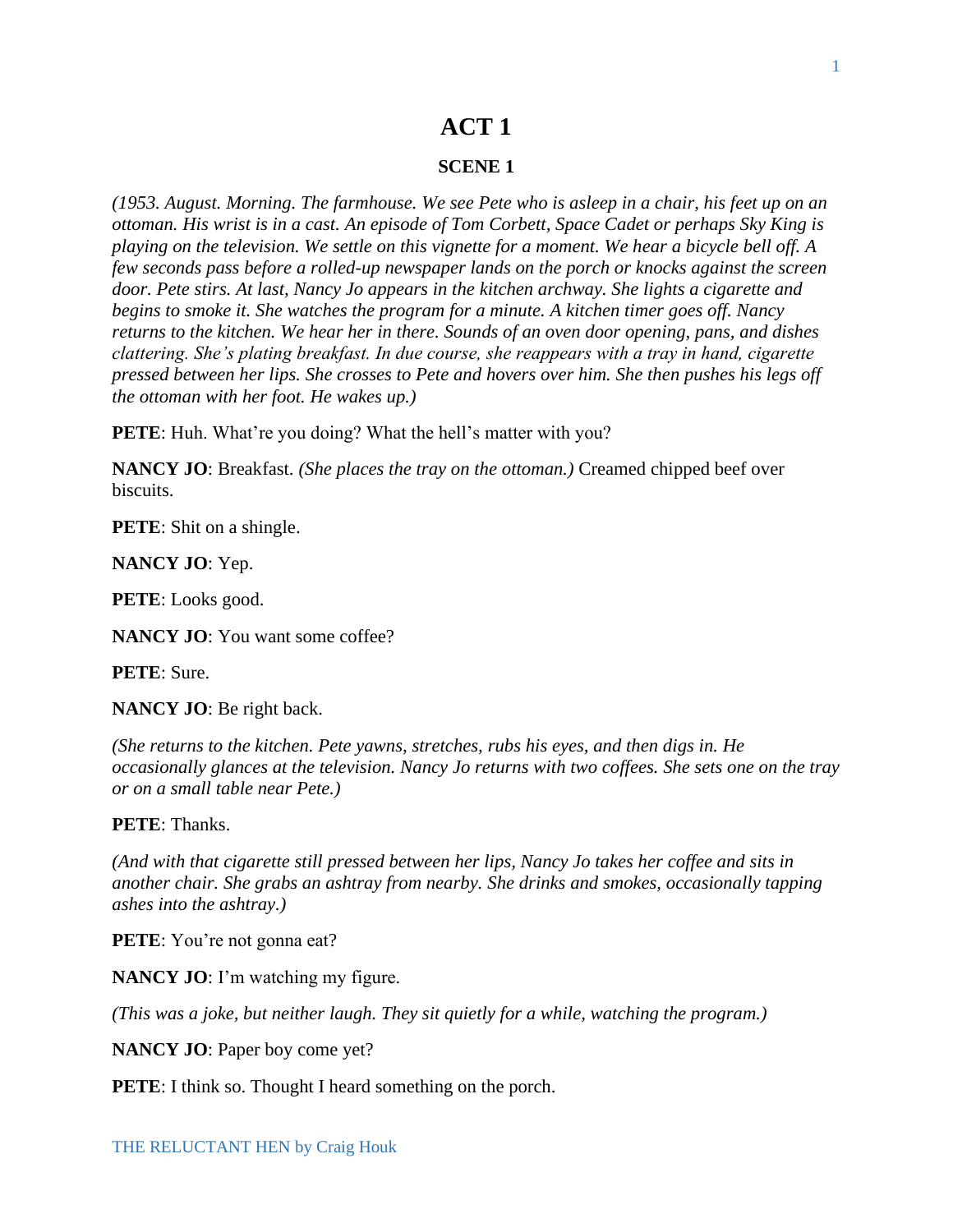*(Nancy Jo rises and exits onto the porch to retrieve the paper. She returns to the chair, settles in again and begins to read the paper. Pete continues to eat and to watch the program. We settle on this vignette for a moment.)*

**NANCY JO**: Have you heard from Peggy Lynn?

**PETE**: Hm?

**NANCY JO**: Peggy Lynn. Have you heard from her?

**PETE**: Yeah. I talked to her on Friday.

**NANCY JO**: And?

**PETE**: And what?

**NANCY JO**: Well, she's been gone almost two weeks now.

**PETE**: So?

**NANCY JO**: So, is everything okay?

**PETE**: What do you mean, is everything okay? 'Course, everything's okay. Everything's fine.

**NANCY JO:** She was only supposed to be gone a week.

PETE: Jesus. Jack just got back from Korea. Peggy Lynn wanted to spend a little extra time with her brother is all. She hasn't seen him in a while. You know, what with the war and all.

**NANCY JO**: All right. I mean, you could've told me sooner. Otherwise, how would I know? And honestly, I could do without the sarcasm.

*(Beat. Pete backs down.)*

**PETE**: She'll be home in a couple of days.

*(They sit quietly. Nancy Jo begins pulling lightly at her hair to examine it.)*

**NANCY JO**: I am long overdue for a shampoo and set.

**PETE**: *(Not hostile, just irritated.)* Oh, so that's what this is about. You need to get your hair done.

**NANCY JO**: No.

**PETE:** I'm getting the third degree about my wife's whereabouts because what? Because your roots are coming in?

**NANCY JO**: All right, now that's enough, Pete. I was not giving you the third degree. I just asked a simple question. You're the one who's making an issue of it.

**PETE**: She'll be back to the salon on Wednesday. I'm sure she'll be able to squeeze you in.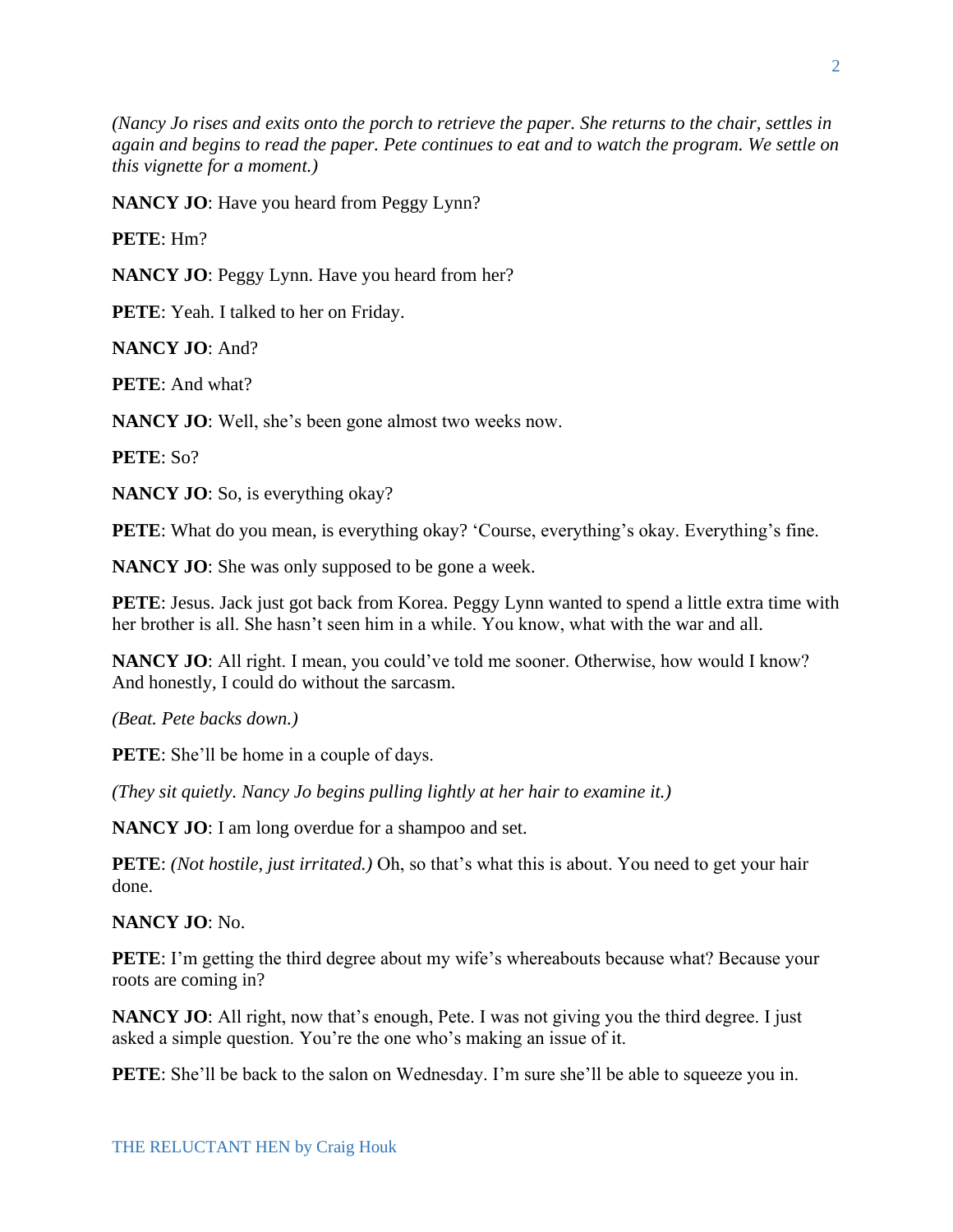**NANCY JO**: Well, that'd be nice. Though that's not why I was asking after her.

*(The fuse on the television blows. They are both startled.)*

**PETE**: Dammit!

**NANCY JO**: *(Overlapping.)* Oh, for the love of--!

*(We hear an infant crying off.)*

**PETE**: You mind checking on your grandbaby?

*(Pete crosses to the television. Nancy Jo takes a long drag on her cigarette and then puts it out in the ashtray. She rises from her chair.)*

**PETE**: This house needs all new electric.

**NANCY JO**: And who do you suppose is gonna pay for it?

*(She exits into a hallway to check on the baby.)*

**PETE:** Whole place is gonna burn to the ground one day.

*(He inspects the television, not that it'll do any good.)*

**NANCY JO**: *(Off.)* Is it busted?

PETE: Well, yeah, it's busted. Probably a capacitor.

**NANCY JO**: *(Off.)* I'll give Jimmy a call. See if he can come over and fix it.

*(Pete grabs the tray from the ottoman and exits into the kitchen. We hear him in there, putting dishes into the sink, maybe rinsing them. The baby continues to cry. Nancy Jo enters from the hallway and crosses to the kitchen archway.)*

**NANCY JO**: I can't get her to settle down.

**PETE**: *(Off.)* She's probably hungry. I'll take care of it.

**NANCY JO**: I don't understand why your wife won't breast feed that child. I breast fed you and you hardly ever fussed or blubbered.

**PETE**: *(Off.)* I don't wanna talk about it.

**NANCY JO**: All I'm saying is that baby'd be a lot happier and heathier if she had some of her mother's milk.

**PETE**: *(Entering from the kitchen with a bottle.)* So, why don't you take it up with Peggy Lynn when she gets back then, huh? See how that works out for you.

**NANCY JO**: Not on your life.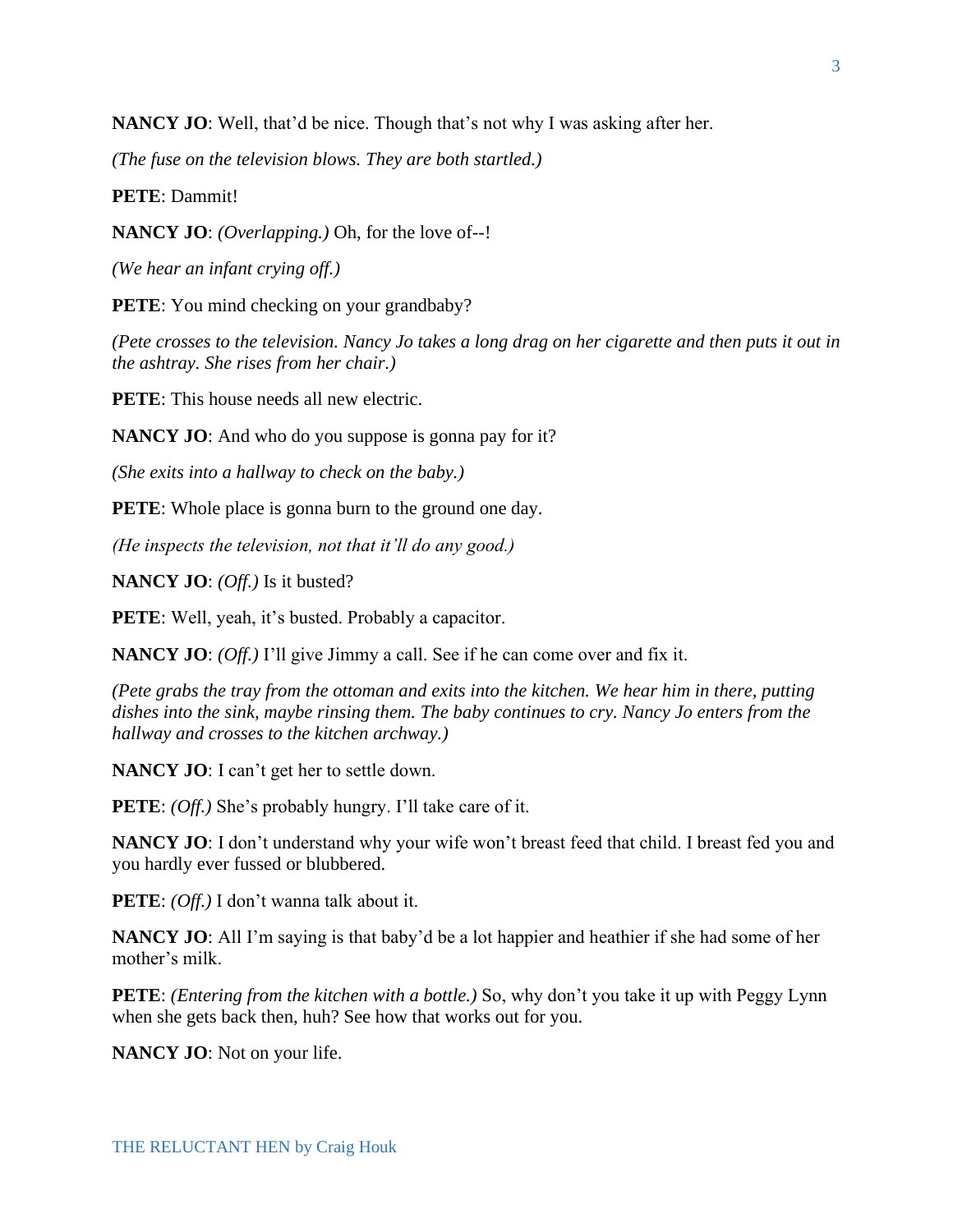**PETE**: And since you're all of a sudden so concerned about my daughter's wellbeing, maybe you could cut back a little on those cigarettes. What do you think?

**NANCY JO**: Maybe I will.

**PETE**: All right then.

*(Pete exits into the hallway. A beat. Nancy Jo calls after him.)*

**NANCY JO**: I'm gonna go sit on the porch before it gets too hot.

*(She grabs her coffee and exits onto the porch. She sits and lights a cigarette. The baby continues to cry but settles down quickly. A moment passes before we hear an old pickup passing by, honking its horn. Nancy Jo looks up, puts her hand over her brow to block the sun. She recognizes the driver and then calls off.)*

**NANCY JO**: Oh, hey, Millie! *(Nancy Jo smiles and waves. Her smile turns to a frown as the pickup drives off.)* Well, that little bastard.

*(During the previous, Pete enters from the hallway, baby in tow. He exits onto the porch.)* 

**PETE**: Who was that?

**NANCY JO**: Millicent Brown. Driving by in her rusted-out pickup. Her son was playing around in the back of it. Can you believe he gave me the middle finger? Devil's spawn. I was half hoping he'd fall out and break his neck.

**PETE**: Oh, he's just a kid. No harm in it. *(Beat.)* So, you gonna call Jimmy about that television set or not?

**NANCY JO**: Darn it. I knew I was forgetting something. I'll call him right now.

*(Pete stays on the porch as Nancy Jo goes back into the house. She moves to the phone and reaches for it. It rings. She's a little startled. She answers it.)*

**NANCY JO**: Hello…? Well, I'll be, I was just about to call you… Well, yeah. Our TV is on the fritz again, so I was hoping your husband might come over and take a look at it. Pete says it's something to do with the, uh…

**PETE**: *(Calling into the house.)* Capacitor.

**NANCY JO**: Capacitor, whatever the heck that is… Are you sure…? Well, that'd be wonderful. Anytime tomorrow morning is fine, I'll be here… Thank you, Emma. And you'll thank Jimmy for me, won't you…? What's that…? Oh, that's right. You called me. I nearly forgot. So, what's the scuttlebutt…? Mm hm… What…? Oh, come on now, Emma, that can't be true. Are you sure you heard right…? Oh my God… Oh my God, well that's awful. Do they know who it is…? I see… Well, if you hear anything more, please give me a call, okay…? Thanks again. I'll keep an eye out for Jimmy tomorrow morning… Bye, Emma.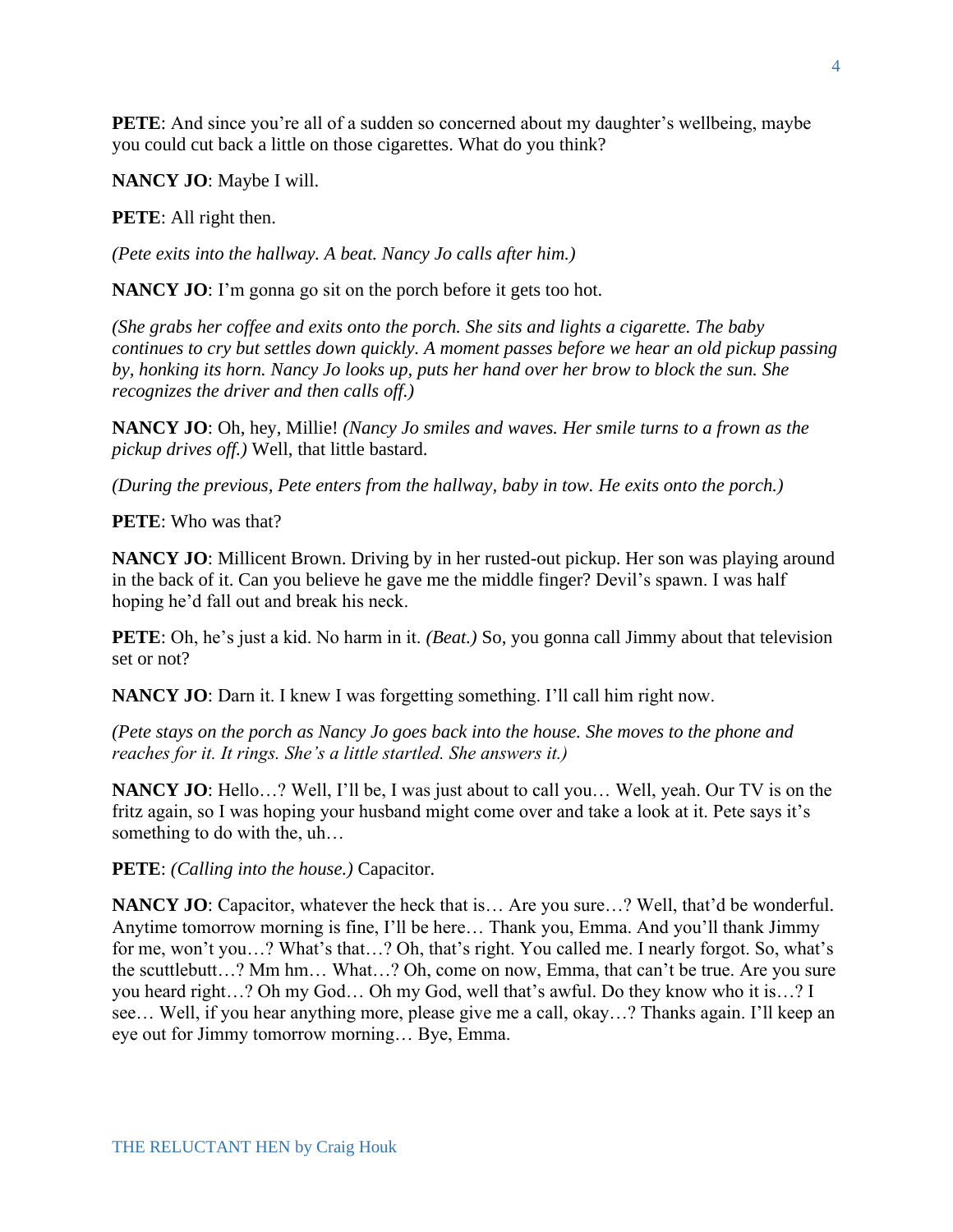*(She replaces the receiver. Pete has settled in with the baby on the porch. Nancy collects herself before meeting him out there. She lights a cigarette and smokes. We settle on this vignette for a moment.)*

**NANCY JO**: I'm telling you right now, if that television can't be fixed, then we're gonna have to go without for a while.

**PETE**: All right, well there's no need to exaggerate. Things aren't as bad as you're making them out to be.

**NANCY JO**: Aren't they?

**PETE**: No.

*(They sit quietly.)*

**NANCY JO**: We never had to worry about money when your father was alive.

**PETE**: *(Overlapping.)* Don't you ever get tired of reminding me of what a disappointment I've been?

**NANCY JO**: *(Overlapping.)* All I'm saying is that your father took very good care of this house. And the farm. And you and me. And I… Well, I just miss him is all. I didn't mean anything else by it.

*(They sit quietly.)*

**PETE**: I'll start back at the lumber camp next Sunday.

**NANCY JO**: Oh. Okay. Well, that's good to hear. Though I expect Peggy Lynn won't like you being gone overnight, especially now with the baby.

**PETE:** I'll stay over only when I have to. Not much I can do about it, though, what with the long days. And it's not like I enjoy sharing a bunkhouse with a bunch of filthy men.

**NANCY JO:** And you're sure you're ready to get back to work?

**PETE**: Well, it's either that or fiddle around here and listen to you complain about how destitute we are.

**NANCY JO**: I was talking about your arm.

**PETE:** Oh. Right. Well, it's fine now. Cast is coming off in a few days. Shit, Bucky took the brunt of it.

**NANCY JO**: How's he doing?

**PETE**: He's still laid up with a busted head and a couple of cracked ribs. He's lucky that log didn't kill him.

**NANCY JO**: He'll bounce back. He always does.

*(Nancy Jo continues to smoke. Pete manages the baby.)*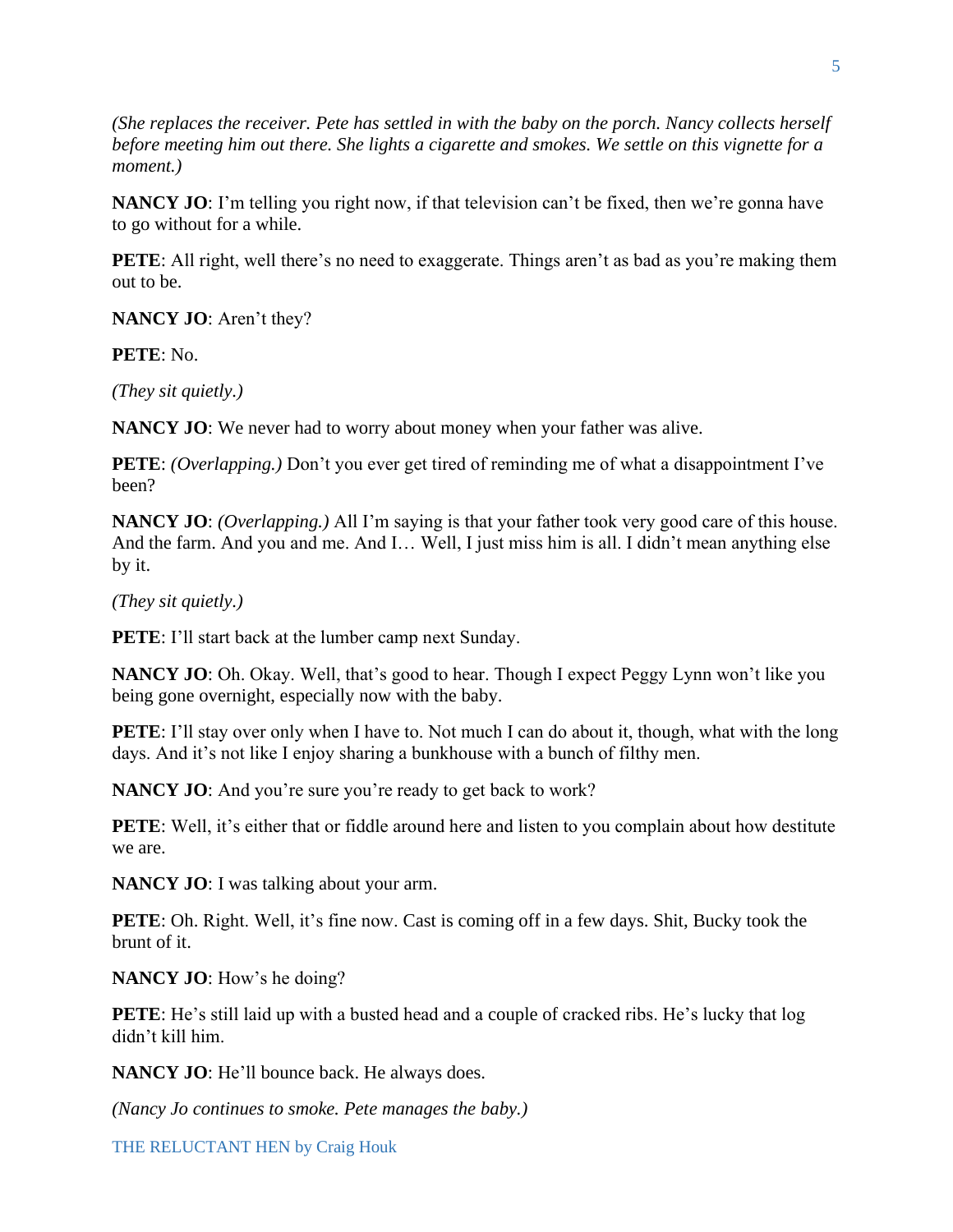**NANCY JO**: You don't want to know what Emma told me?

**PETE**: I've got no interest in gossip.

*(They sit quietly.)*

**NANCY JO**: They found a body.

**PETE**: A body? What do you mean, a body?

**NANCY JO**: Somebody dead. Floating in Hugo Lake.

**PETE**: That's awful.

**NANCY JO:** A fisherman spotted it wrapped in a tarp and tied up with rope.

**PETE**: Oh, jeez. Well, I'm sorry to hear. Any idea who?

**NANCY JO**: Not yet. Emma said she'd call if she finds out anything more.

**PETE**: Well, that's just terrible.

*(They sit quietly.)*

**NANCY JO:** I don't understand why anyone would do such a thing.

**PETE:** There's no use in dwelling on it.

**NANCY JO**: Someone was murdered, Pete.

**PETE:** You don't know what happened out there. So, don't go jumping to conclusions. It may've been an accident.

**NANCY JO**: Someone took the time to wrap it up and dump it in the water.

**PETE**: I understand that. Except what? You gonna worry yourself sick over something you know nothing about?

*(They sit quietly.)*

**NANCY JO**: So close to home.

**PETE:** Enough. Now listen, why don't you find something else to do. Take your mind off it. You can start by putting little Frances here back in her crib.

**NANCY JO:** She'll just start crying again as soon as you hand her over.

**PETE**: No, she won't. Here now. *(Nancy puts her cigarette down as Pete hands the baby over.)* Take her slow. *(Nancy takes the baby.)* Careful.

**NANCY JO**: I think I know how to hold a baby, Pete. I only dropped you once. Maybe twice.

**PETE**: Shhhhhh.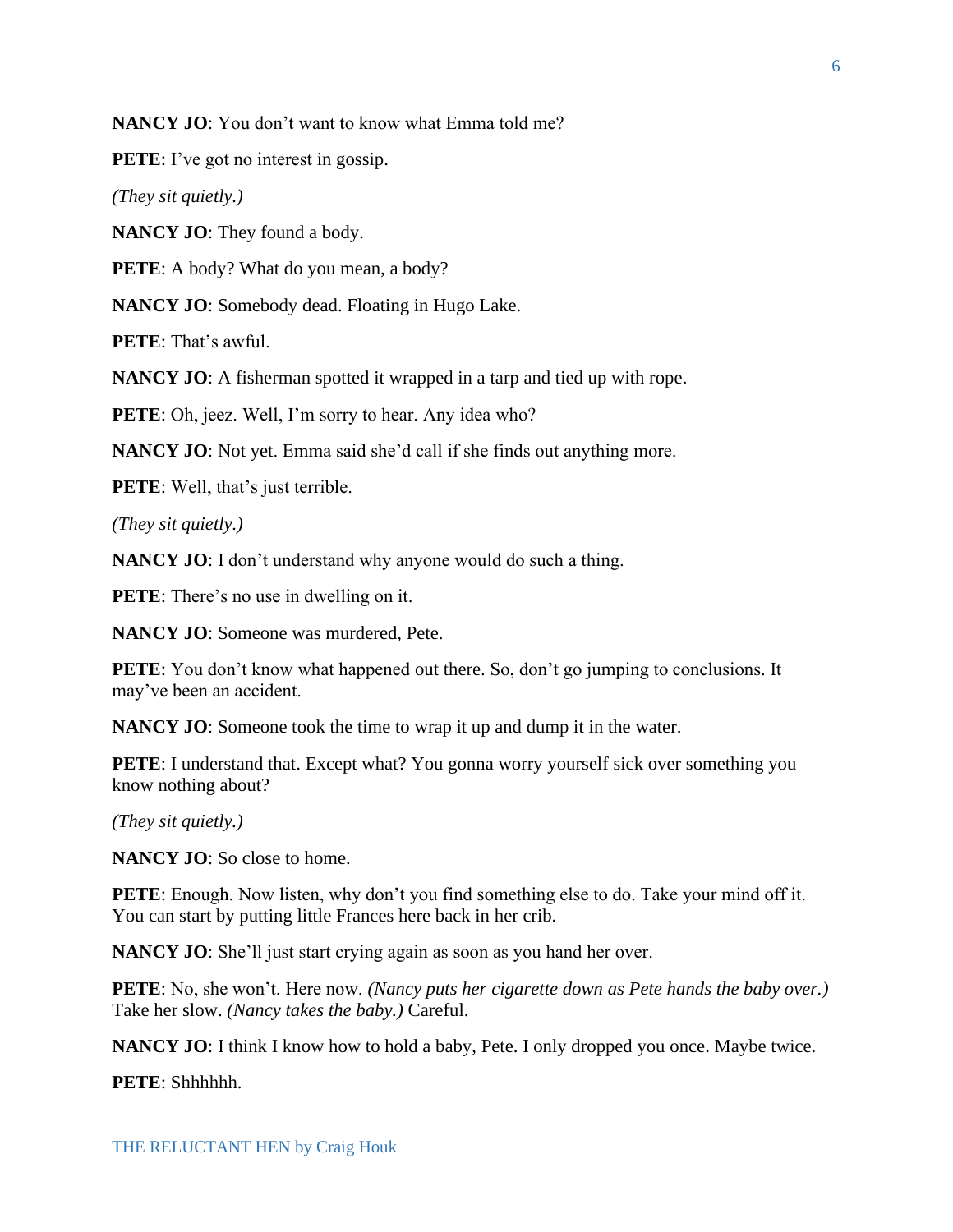**NANCY JO**: All right, all right. Let's go, Frannie. Grandma's got you.

*(Nancy Jo exits into the house with the baby and then disappears down the hallway. Pete watches them go. A moment passes before Pete retrieves Nancy Jo's still lit cigarette. He brings it to his lips and inhales deeply.)*

*(End of Scene.)*

#### **SCENE 2**

*(1952. October. Morning. The farmhouse. The stage is empty and eerily quiet for a moment. Suddenly, Peggy Lynn enters from the hallway.)*

**PEGGY LYNN**: Pete! Pete, we gotta get going! *(She retrieves a coat from a hook on the wall or from a coat rack.)* Come on Pete! Let's go! I don't wanna be late! Pete!

*(During the previous, we hear someone enter off, by way of the kitchen. Perhaps we hear a door close. Nancy Jo appears. She is dressed for Fall.)*

**NANCY JO**: Good God, Peggy Lynn. Do you honestly have to be that loud? I heard you all the way out to the chicken coop.

**PEGGY LYNN**: *(Putting on her coat.)* Well, I'm sorry, but Verla Claire Baker is first up in my chair this morning, and she's asking for the works. I've got back-to-back appointments all day, and if I don't get started on time, I won't be able to keep up.

**NANCY JO**: Well, Verla's got about as much hair on her chin as she does on her head.

**PEGGY LYNN**: Exactly. So, I think you know damn well what I'm up against today.

**NANCY JO:** All right, well calm down. Pete's outside with the truck. He's just waiting on you.

**PEGGY LYNN**: *(She checks her hair and makeup in a mirror.)* Oh. Okay. Well, I didn't know.

**NANCY JO**: How would you since he evidently didn't tell you.

**PEGGY LYNN**: He's very sweet sometimes. *(She retrieves a large tote bag.)*

**NANCY JO**: Well, he does take good care of you.

**PEGGY LYNN**: I never said otherwise. *(She tilts forward slightly, suddenly nauseous.)*

**NANCY JO**: You okay?

**PEGGY LYNN**: Yeah, no I'm fine. My, uh... my stomach's a little unsettled is all.

**NANCY JO**: Oh, well that's no good. Here, let me get you some Alka-Seltzer. *(Nancy Jo starts off.)*

**PEGGY LYNN**: No, don't worry about it. It'll pass.

**NANCY JO**: You sure?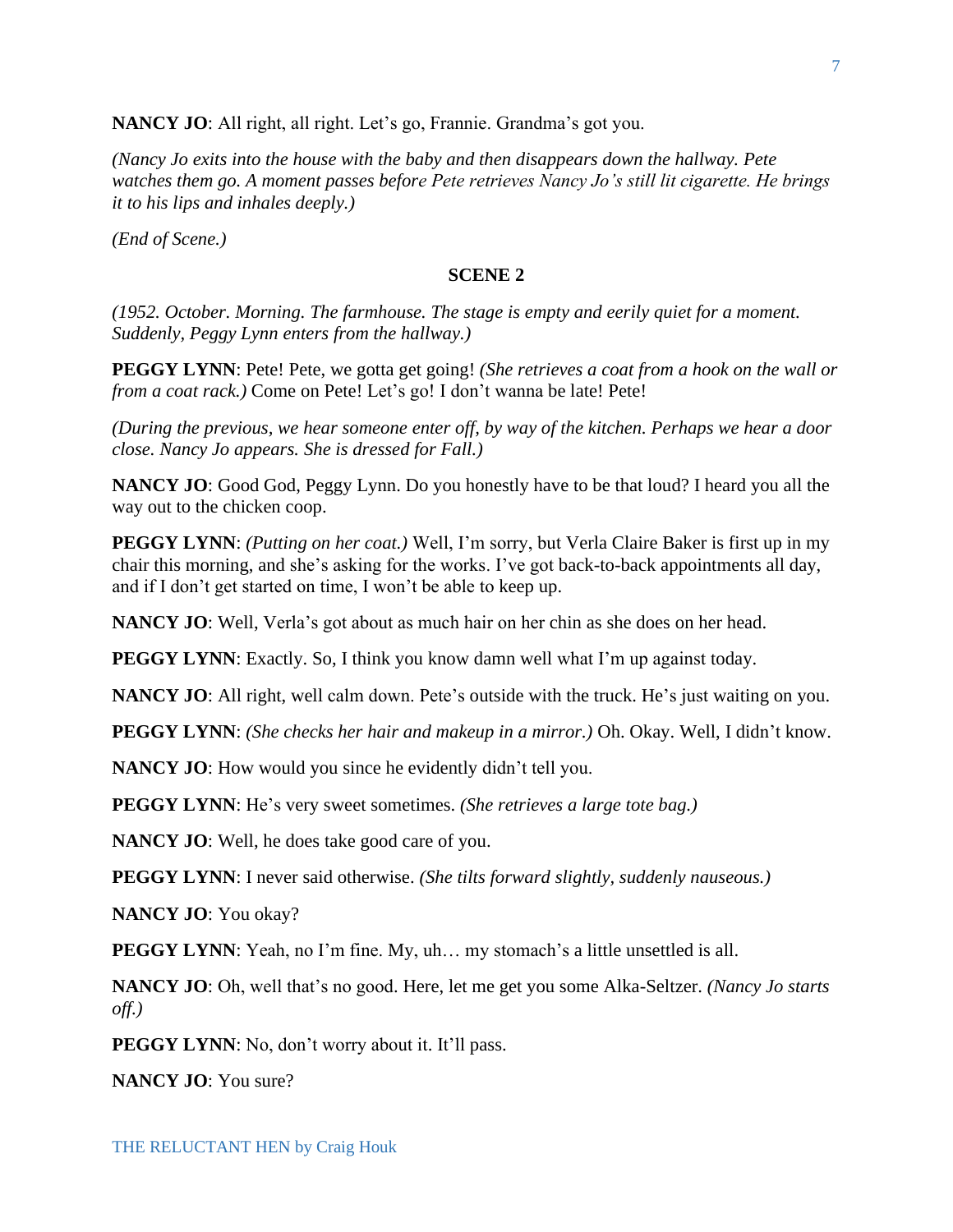**PEGGY LYNN**: Yeah. Yeah, I'm okay. In any case, there isn't time. *(She tilts forward again.)* No. No, I'm gonna be sick. *(She drops the tote bag and exits hurriedly through the hallway.)*

**NANCY JO**: Oh, for… *(Following and calling after her.)* Peggy Lynn, you had better not make a mess in there! Do you hear me? Pull your hair back and put your head inside the bowl!

*(Nancy Jo shakes her head and removes a pack of cigarettes from her coat pocket. She takes off her coat and hangs it up. She then sits in a chair, lights a cigarette, and begins to smoke it. Pete appears outside, also dressed for Fall. He is not wearing a cast. He heads up the steps and onto the front porch and makes his way into the house.)*

**PETE**: What's going on? Where's Peggy Lynn?

**NANCY JO**: She's in the toilet.

**PETE**: Still? We gotta get going.

**NANCY JO**: She's throwing up.

**PETE:** Throwing up? What're you talking about?

**NANCY JO**: What do you mean, what am I...? Her tummy was upset, so she's in the bathroom throwing up. I don't know how I can say it more plainly.

**PETE**: Well, she was fine earlier. *(He starts for the hallway.)* Peggy Lynn!

**NANCY JO**: Leave her alone.

**PETE**: I was just gonna check on her.

**NANCY JO**: Oh, now come on, Pete. You can't be that stupid.

**PETE**: What? What'd I do now?

**NANCY JO:** The only thing you're any good at. Knocking her up.

*(A moment.)*

**PETE**: You better not be messing with me.

**NANCY JO**: *(Exasperated.)* To what end? Honestly, sometimes--

**PETE**: How far along do you think she is?

**NANCY JO**: Not sure exactly. Though I do know she's been trying to keep it from us for at least a couple of weeks now.

**PETE**: Can't say I blame her.

**NANCY JO**: I suppose not.

*(Nancy Jo smokes. Pete is lost in thought.)*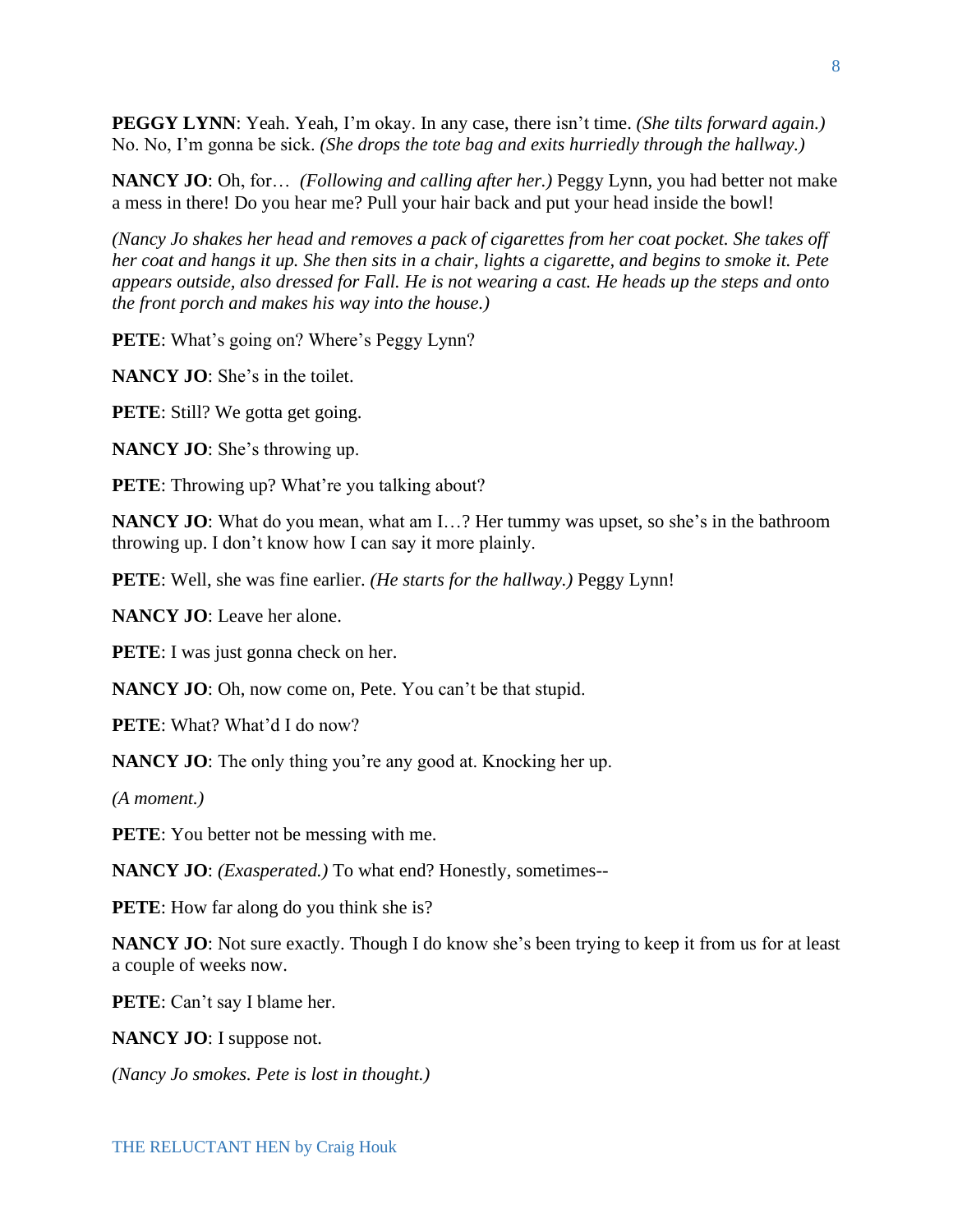#### **NANCY JO**: Pete.

**PETE**: Yeah?

**NANCY JO**: Don't get your hopes up.

*(Peggy Lynn appears from the hallway. She looks rough. An awkward moment as the three of them stare at one another.)*

PEGGY LYNN: Yeah, no I'm fine. Thank you for asking.

**PETE**: *(He moves to Peggy Lynn.)* I'm sorry, baby.

**PEGGY LYNN:** Probably best you keep your distance.

*(Pete backs off.)*

**PETE**: How about I get you some water, huh?

**PEGGY LYNN**: That'd be wonderful. Thank you, sweetheart.

**PETE**: You got it.

*(He exits into the kitchen.)*

**PEGGY LYNN**: *(Calling after him.)* With ice! Lots of ice! Mostly ice! You know what? Just forget the water and bring me a cup of ice!

**PETE** *(Off.)* Coming right up!

*(We will hear Pete in the kitchen getting a cup of ice for Peggy Lynn.)*

**PEGGY LYNN**: *(She moves to Nancy Jo.)* So, uh… listen, Nancy Jo…

**NANCY JO**: Mm hm.

**PEGGY LYNN**: Right, um... So, in case you haven't figured it out yet, I'm pregnant.

**NANCY JO**: You don't say.

**PEGGY LYNN**: Again.

**NANCY JO**: I've lost count.

**PEGGY LYNN:** And as always, I greatly appreciate your disdain. Ever so useful in situations like these.

**NANCY JO:** Glad I could be of assistance.

*(Nancy Jo blows a puff of smoke into the air.)*

**PEGGY LYNN:** You do understand that it's not my fault.

**NANCY JO**: Maybe not. But the rest of us are paying the price for your bad luck.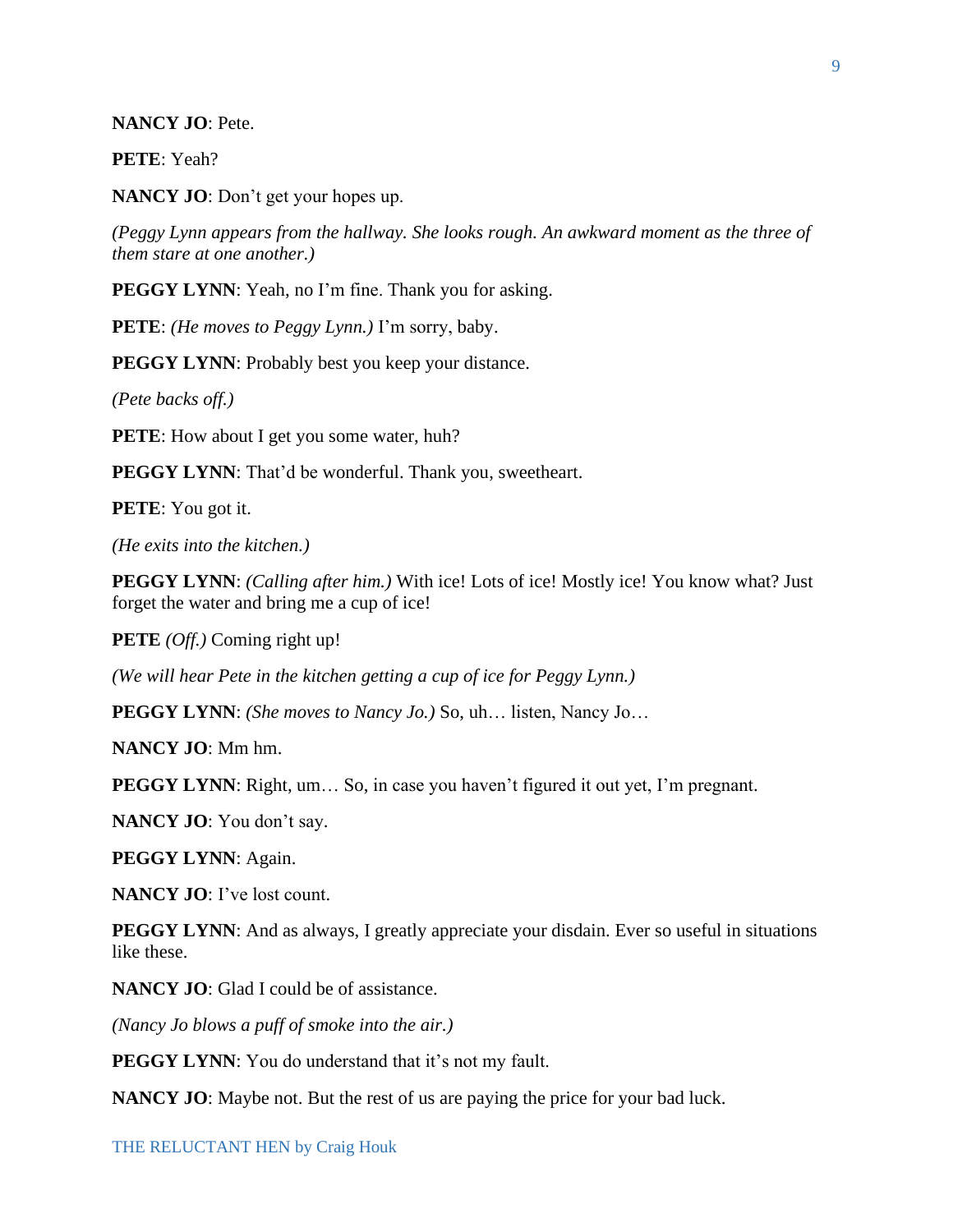*(This stings, but Peggy Lynn pushes through.)*

**PEGGY LYNN:** I assume Pete knows.

**NANCY JO**: He does, though you can rest assured he wasn't able to sort it out on his own.

*(Pete enters with a cup of ice. He hands it to Peggy Lynn.)*

**PETE**: Here you go, baby.

**PEGGY LYNN**: *(She takes the cup from Pete.)* Thank you. Now look, we really gotta get going.

**PETE**: Peggy Lynn--

**PEGGY LYNN**: *(She retrieves her tote bag.)* I know what you're gonna say and I'm sorry but it's not up for discussion. There are more than a few ladies lined up today just waiting for me to make them beautiful, and I don't wanna disappoint any of them. That, and we need the money. *(She checks herself in the mirror.)* Ack. I'll have to fix my face in the truck.

**NANCY JO**: *(Rising out of her chair.)* I'll call Connie and let her know you're running late.

**PEGGY LYNN:** Well, knock me over with a feather.

**NANCY JO:** A simple "thank you" would suffice.

*(With her tote bag and cup of ice, Peggy Lynn exits out the door and down the front steps. Pete starts to follow. Nancy Jo heads for the phone.)*

**NANCY JO**: Oh, and hey, Pete.

**PETE**: Yeah.

**NANCY JO**: I need you to pick up some chicken feed while you're out.

**PETE**: All right.

**NANCY JO**: We did pretty good this week. Almost four dozen. Even Miss Tillie laid a few.

**PETE**: That's good to hear.

**NANCY JO**: Oh and listen. I don't want you going to Patterson's Feed Supply anymore. I don't like their mix. I know it's further out, but I hear that new place, Murdock's, is much better. And cheaper.

**PEGGY LYNN** *(Off.)* Pete!

**PETE**: I gotta go.

**NANCY JO**: Well, go on then.

*(Pete exits out the door and down the front steps. Nancy Jo picks up the receiver and dials.)*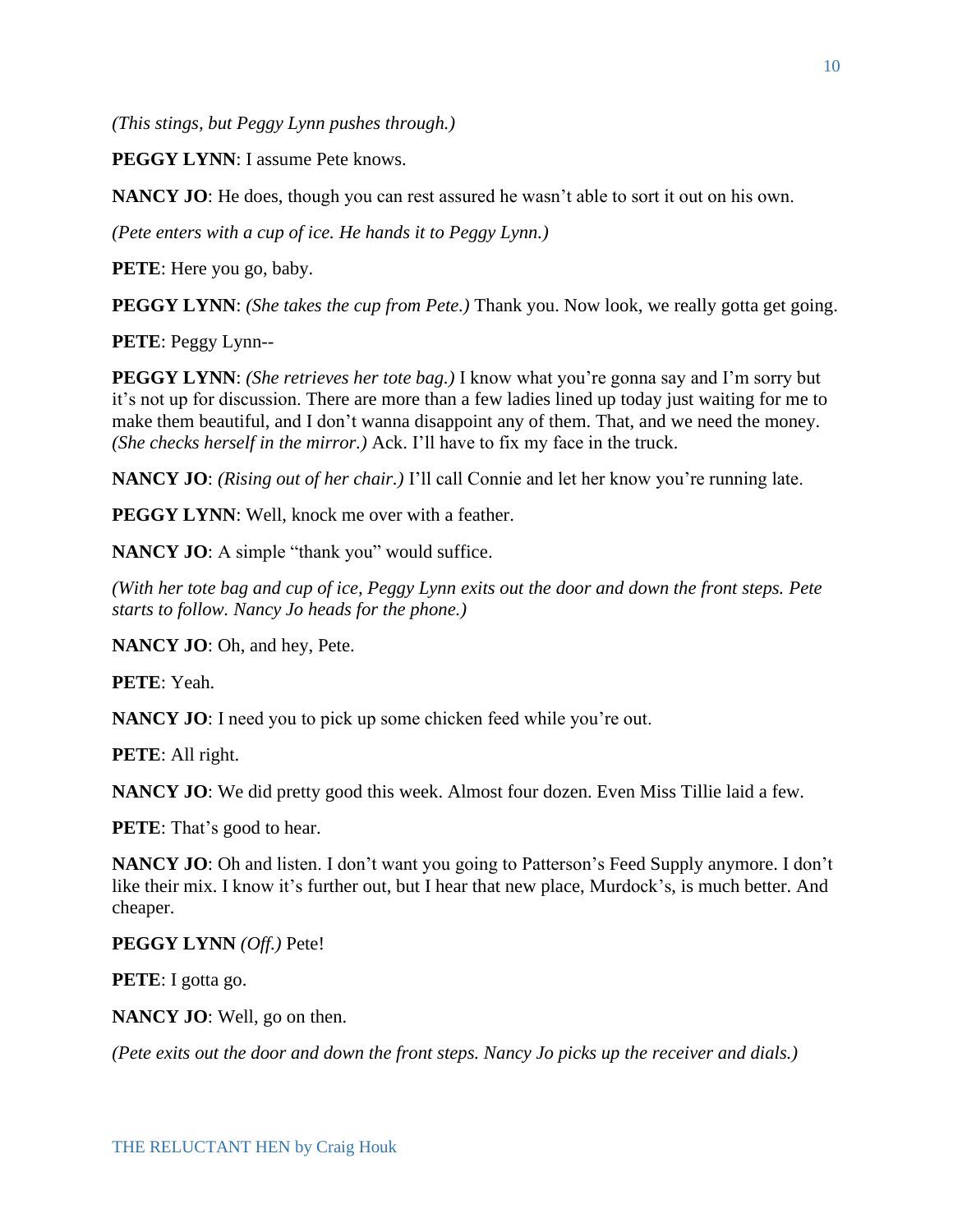**NANCY JO**: Hi, Connie…? Yeah, hi, this is Nancy Jo Anderson calling… Well, I'm doing just fine, thanks for asking. And how have you been…? Oh, well that's good to hear… So, listen. Peggy Lynn is running a little bit late this morning… I know, I know, and she is fully aware, but listen, it's not her fault… No, no, everything's okay. It's just that my lower back seized up this morning and I had to ask her to clean out the henhouse and bring the eggs in… Well, isn't that the truth… Yeah, she's a hard worker, that one. I don't know what I'd do without her… *(Nancy Jo rolls her eyes and sticks out her tongue.)* Yeah, well I am sorry. I guess you'll have to keep Verla entertained until Peggy Lynn gets there. Maybe toss a ball and see if she'll go fetch it… *(Nancy Jo laughs.)* Well, she and Pete left about five minutes ago, and I expect he's driving like a lunatic, so they'll be there before you know it… Okay then… All right, well you have a wonderful day… Mm hm… Bye. *(Nancy Jo replaces the receiver. She takes a long drag off her cigarette and then exits into the kitchen.)*

*(End of Scene.)*

### **SCENE 3**

*(1952. October. Later that same day. Outside of Murdock's Feed Supply. Sandra Miller appears. She removes a pair of work gloves and uses them to beat the dust off herself. Pete arrives behind her.)*

**PETE**: Excuse me, Miss--

**SANDRA**: *(Turning to Pete.)* Listen, I don't mean to be rude, but I don't like to be referred to as "Miss". Now 'course, I allow Mr. Murdock to address me that way, but only because he's my employer. So, I'd be grateful if you'd just call me Sandra.

**PETE**: *(Taken aback.)* Well, shit. *(Beat.)* I'm sorry. Sandra. And you can call me Pete if you like.

**SANDRA**: Okay. *(An awkward beat.)* So, is there something else I can help you with, Pete?

PETE: Uh, yeah. No. I mean, no, I don't need anything else. It's just that... Look, I feel real stupid about this, and I don't know exactly how to put it, but, uh…

**SANDRA**: Well, let's not beat about the bush, Pete. I gotta get back to work.

**PETE**: Understood.

**SANDRA**: So, what is it?

**PETE:** Right. I, uh... I guess I just wanted to say I appreciated you helping me load that chicken feed onto my truck.

**SANDRA**: Oh. Okay. Well, it was certainly my pleasure. And it's also my job.

**PETE:** Exactly. And that's uh... and that's what I wanted to, um...

**SANDRA**: Have I made you uncomfortable?

**PETE**: What? No. No, 'course not.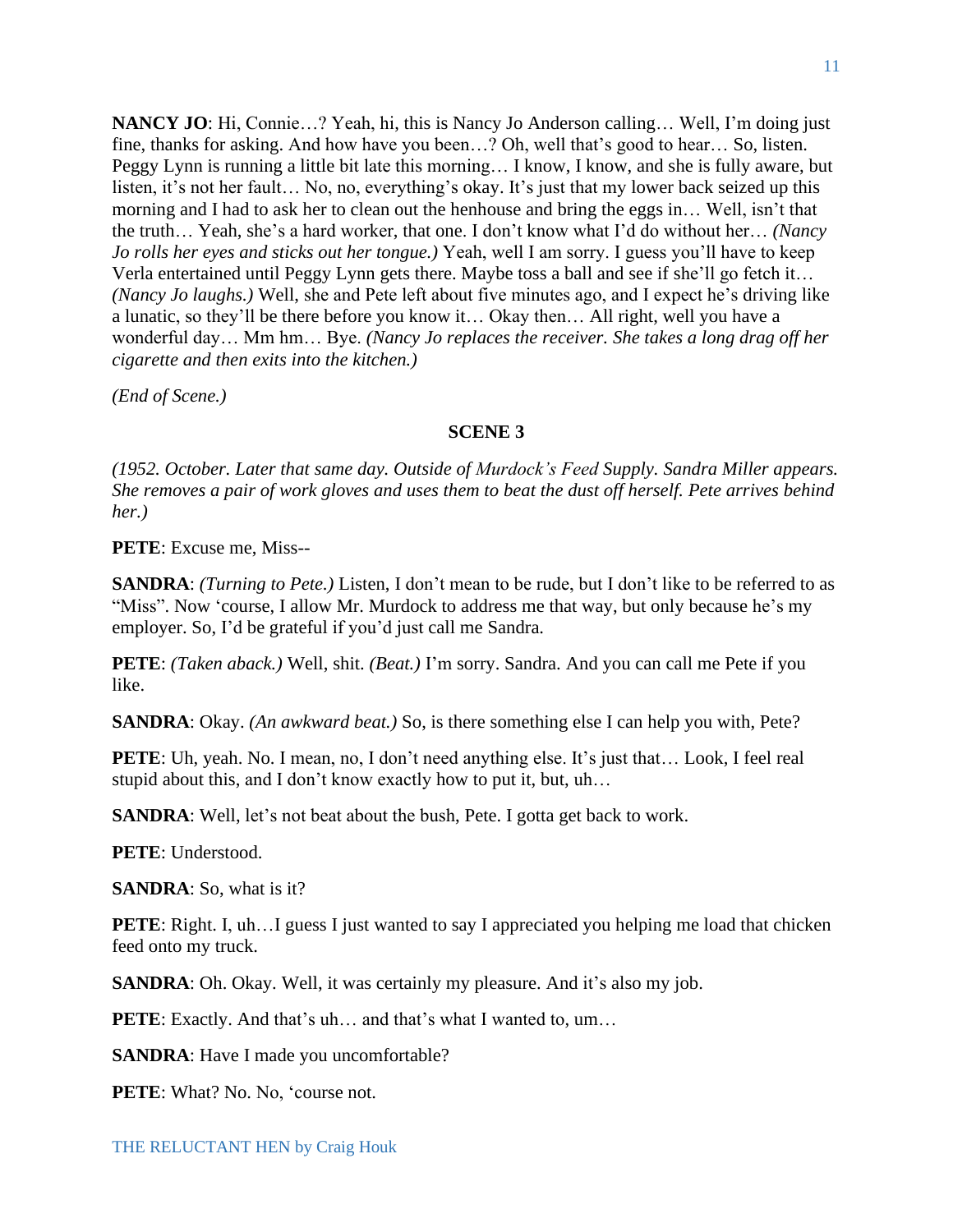**SANDRA**: I only ask because I'm thinking that maybe you're having a hard time dealing with the fact that a woman helped you carry four fifty-pound bags of feed to your automobile.

**PETE**: Oh, now come on--

**SANDRA**: Look, it's fine, I'm not offended. And besides, I've gotten used to it.

**PETE**: Is that right?

**SANDRA**: I mean, the only man I've come across who hasn't taken issue with it is Casper Ferguson.

PETE: Oh, well I know Casper. Everybody knows Casper. Little guy, mostly keeps to himself, never been married if you know what I'm saying.

**SANDRA**: He's a sweet, old man. And he appreciates that women have more to offer than just sitting around each other's kitchens drinking coffee, smoking cigarettes, and gossiping until it's time to get dinner on the table. If you know what I'm saying.

**PETE**: I suppose I do.

**SANDRA**: Mr. Murdock's son usually helps the customers with their packages. But since he's off to school and since business has picked up a bit, I offered to pitch in until they hire someone else. Someone not of the female persuasion. Otherwise, I generally just run the cash register. So, there's no need to fret, Pete. The men are still in charge.

*(Beat.)*

**PETE**: You are something else.

**SANDRA**: So, I've been told. *(Beat.)* Now, listen. I really gotta go. *(She starts off.)*

**PETE**: You from around here?

**SANDRA**: Born and raised. *(She continues off.)*

**PETE**: *(Following her a bit.)* Hey, hang on a second.

*(She stops and turns to him.)*

**SANDRA**: You're gonna get me fired, Pete.

*(Beat.)*

**PETE**: Is it proper for a man to give a woman cash for helping him out?

**SANDRA**: I suppose it depends on what she's been helping him out with.

**PETE**: What? *(Beat.)* Oh God, no. No. No, that's not what I meant at all.

**SANDRA**: *(She chuckles.)* You're making this easy for me. *(She extends her hand, palm up.)* So, how much do you got?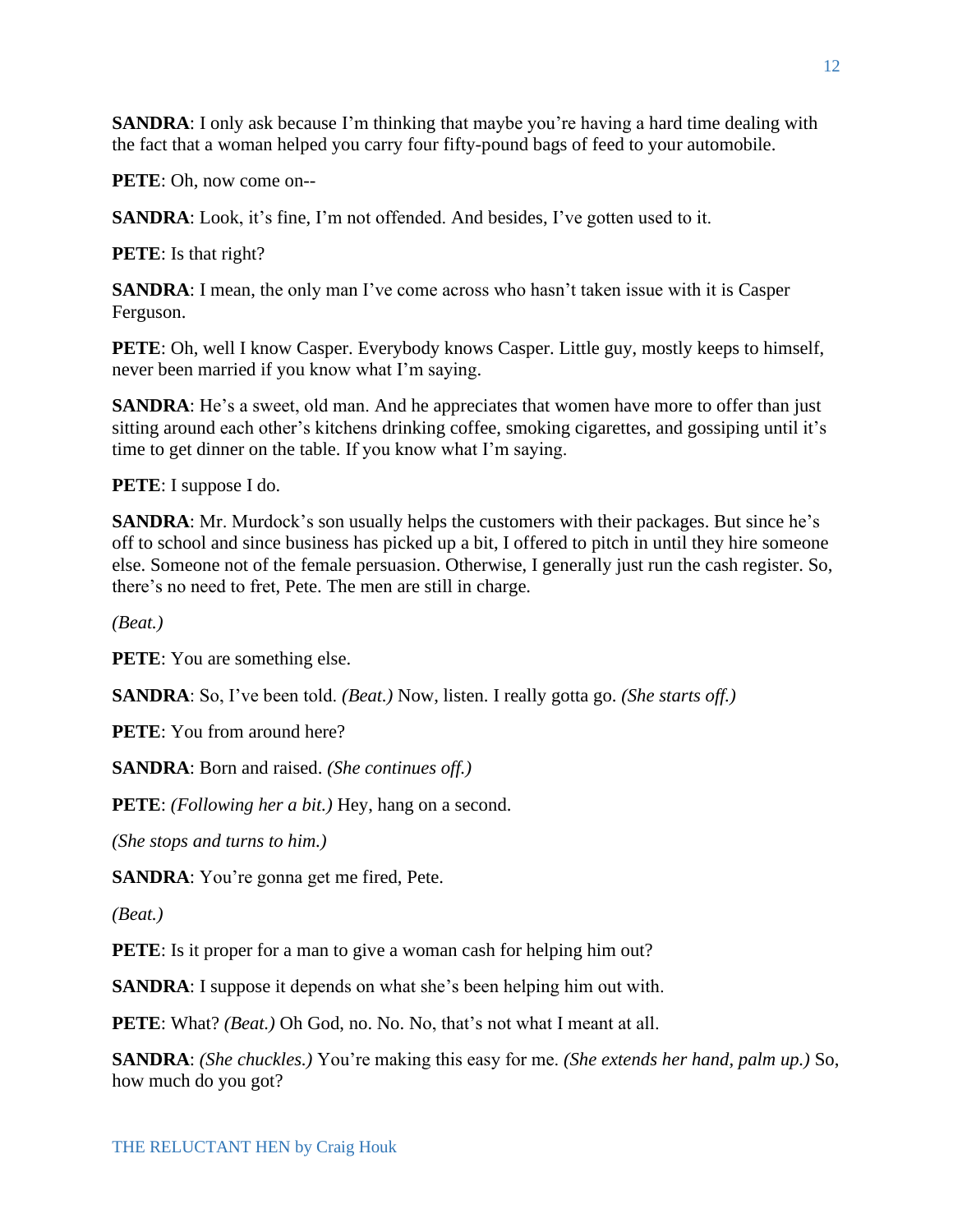**PETE**: Oh. Yeah, 'course. *(He pulls a wallet out of his back pocket as he moves toward her.)* Oh, damn. The smallest I have is a five.

**SANDRA**: Oh, that's okay. I was just kidding around anyway.

**PETE**: No. No, it's fine. Take it. *(He offers her the money.)*

**SANDRA**: I am not gonna take your money. And anyway, it's way too much.

**PETE**: Come on.

**SANDRA**: That's very generous. So, thank you but no thank you.

**PETE**: I'm happy to do it.

*(An impasse. Pete then puts the money back in his wallet and tucks it into his back pocket. An awkward beat.)*

**SANDRA:** You interested in joining me this evening? Over at the Tap-N-Fill? You can use that five to buy me a drink.

**PETE**: Oh, uh--

**SANDRA**: Now, before you answer, I can see that you're married. *(She points to his wedding band.*) So don't go reading anything into it. It's just... Well, you seem like a respectable guy and, well, if you're free, I'd be happy to have the company. And anyway, they don't much appreciate it when the ladies show up without a chaperon.

**PETE**: Hey look, I am flattered, but--

**SANDRA:** Didn't I just tell you not to read anything into it.

**PETE**: Yeah, you did, but--

**SANDRA**: You know, it is possible for a man and a woman to go out for a drink and to not end up in bed together afterwards.

**PETE**: I think it's a little more complicated than that, don't you?

**SANDRA**: Well, I'm not looking to make things complicated.

**PETE**: I just don't think it's the right thing to do.

**SANDRA**: Understood. And you know, I have a great deal of respect for a man who's able to recognize his shortcomings.

**PETE**: I'm sorry, his what? What the heck is that supposed to--

**SANDRA**: And there you go again, reading into things. *(Beat.)* Now, I'm gonna be at that bar either way. Maybe I'll ask Casper to go with me. I expect he'll be able to keep his hands to himself. *(Beat.)* In the meantime, I should get back to work.

**PETE**: Yeah, no, 'course. That cash register isn't gonna run itself.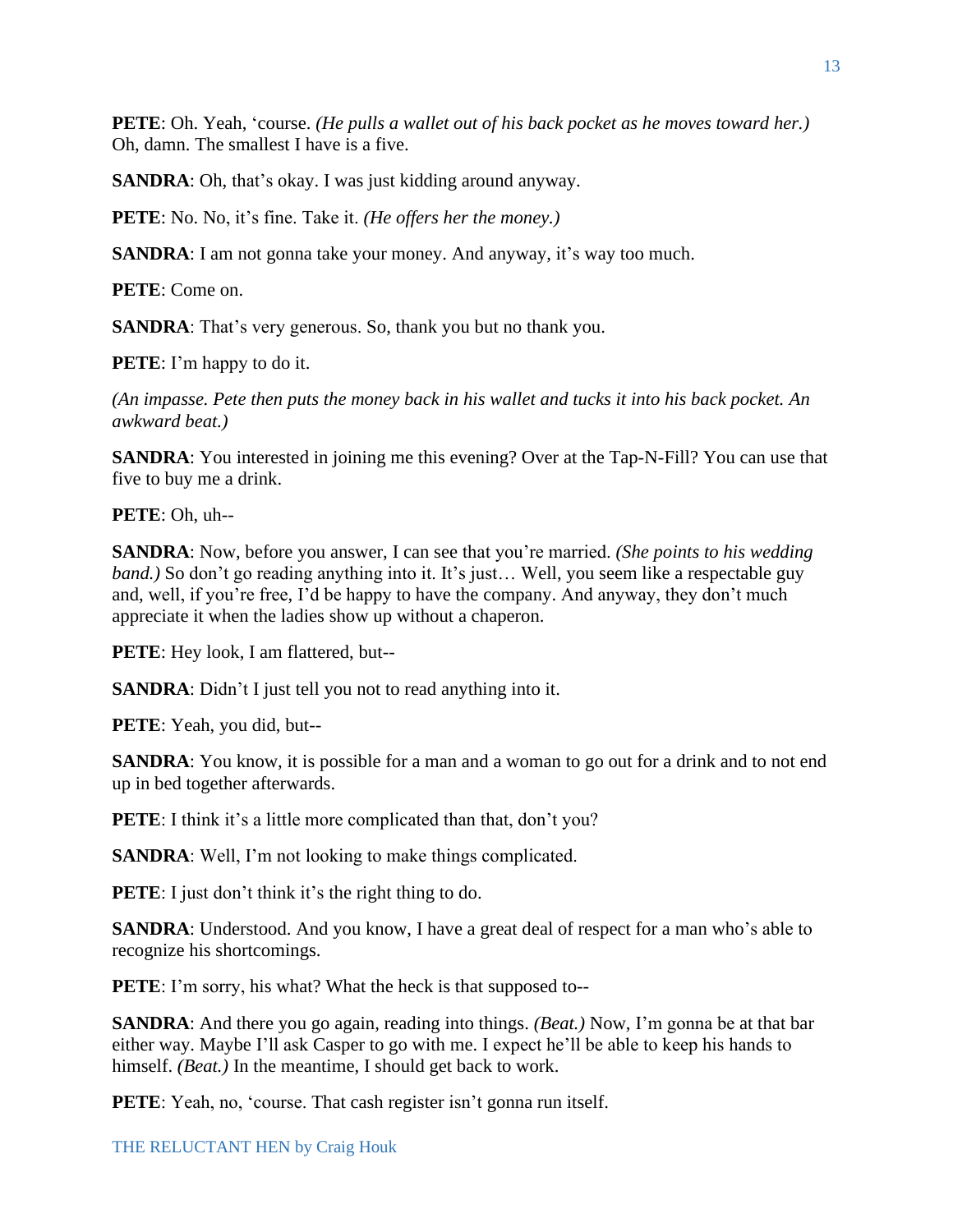**SANDRA**: No, it is not.

**PETE**: It was nice to meet you, Sandra.

**SANDRA**: Likewise, Pete.

*(She extends her hand. He takes it and they shake.)*

**PETE**: And I guess I'll see you next time I need some chicken feed.

**SANDRA**: Well, unless your chickens are gonna go through two hundred pounds of it in a month or so, there won't be a next time.

**PETE**: What are you saying?

**SANDRA**: I'm saying, I won't be here.

**PETE**: I don't understand.

**SANDRA**: I'm moving away.

**PETE**: You're moving? Where're you going?

**SANDRA**: *(She chuckles.)* Wouldn't you like to know. *(She exits.)*

*(End of Scene.)*

## **SCENE 4**

*(1952. October. Early evening, same day as the previous scene. The farmhouse. The stage is empty for a moment. Pete appears carrying two bags of chicken feed. He dumps them on the ground near the porch. As he heads back off, Peggy Lynn appears carrying her tote bag. She is exhausted from the day as she heads up the steps and onto the front porch. She then makes her way into the house. As she enters, Nancy Jo appears from the hallway. She is dressed neatly, hair primped, makeup on, and putting on a clip-on earring.)*

**NANCY JO**: Well, finally.

**PEGGY LYNN**: Finally, what?

**NANCY JO**: I'm gonna be late for card club.

**PEGGY LYNN**: Oh. Right. That's tonight. Sorry. It's been a very long day, Nancy Jo.

**NANCY JO**: Where's Pete?

**PEGGY LYNN:** He's getting the chicken feed outta the truck.

*(Peggy Lynn takes off her coat and settles into a chair as Nancy Jo goes out onto the porch and calls off.)*

**NANCY JO**: Pete!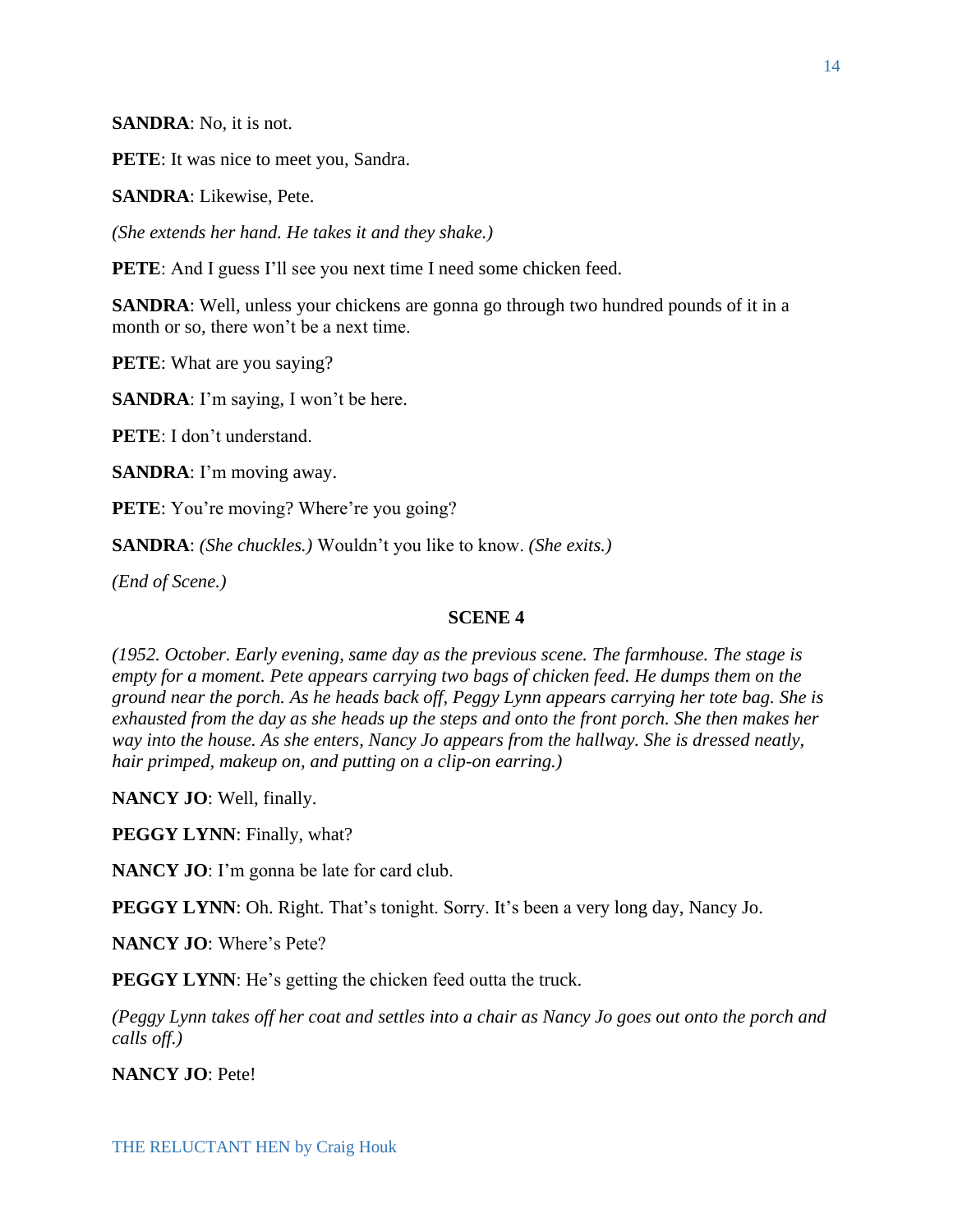**PETE**: *(Off.)* Yeah?

**NANCY JO**: Get a move on! I need you to drive me to card club!

**PETE**: *(Off.)* Oh, jeez. All right, well keep your pants on! I'll be right there!

**NANCY JO**: You can just leave the bags on the porch for now. Take them to the shed when you get back from dropping me off!

**PETE**: *(Off.)* Yes, ma'am!

**NANCY JO**: And I'll need you to pick me up around eleven! That's about the time Evelyn gets especially drunk and extra mean! She can't stand losing to me, and she always does! *(She goes back into the house and checks herself in the mirror. To Peggy Lynn.)* What's he been up to?

**PEGGY LYNN**: Who? Pete?

**NANCY JO**: Who else?

**PEGGY LYNN**: I don't know what you mean.

**NANCY JO**: I sent him out this morning to run one errand and he's been gone all day.

**PEGGY LYNN**: Oh. Well, I guess he and Bucky found some daywork. At least that's what he told me.

**NANCY JO**: Oh yeah? Doing what?

**PEGGY LYNN**: I don't know exactly. Just said he made some money today.

**NANCY JO**: Oh. All right. Well, that's good to hear. Except how am I supposed to know these things if no one tells me?

**PEGGY LYNN**: I just found out myself on the way home. And that's about the only thing I could get out of him. Otherwise, he just sat there, looking straight ahead with a sour look on his face. Something's up with him, and between you and me, I don't care to know what it is.

*(During the previous, we see Pete carry the other two bags up onto the porch and set them down. He then retrieves the two he left on the ground and places them on the porch as well. He pulls the truck key from his pocket as he enters the house. He offers the key to Nancy Jo.)* 

**PETE**: Here.

**NANCY JO**: And what am I supposed to do with that?

**PETE**: Drive yourself.

**NANCY JO**: What? Are you outta...? I don't have time for this foolishness. Let's go.

*(Nancy Jo pushes past Pete and heads to the front door.)*

**PETE**: I'm not kidding. You can drive yourself. I'm tired and I'm in a mood.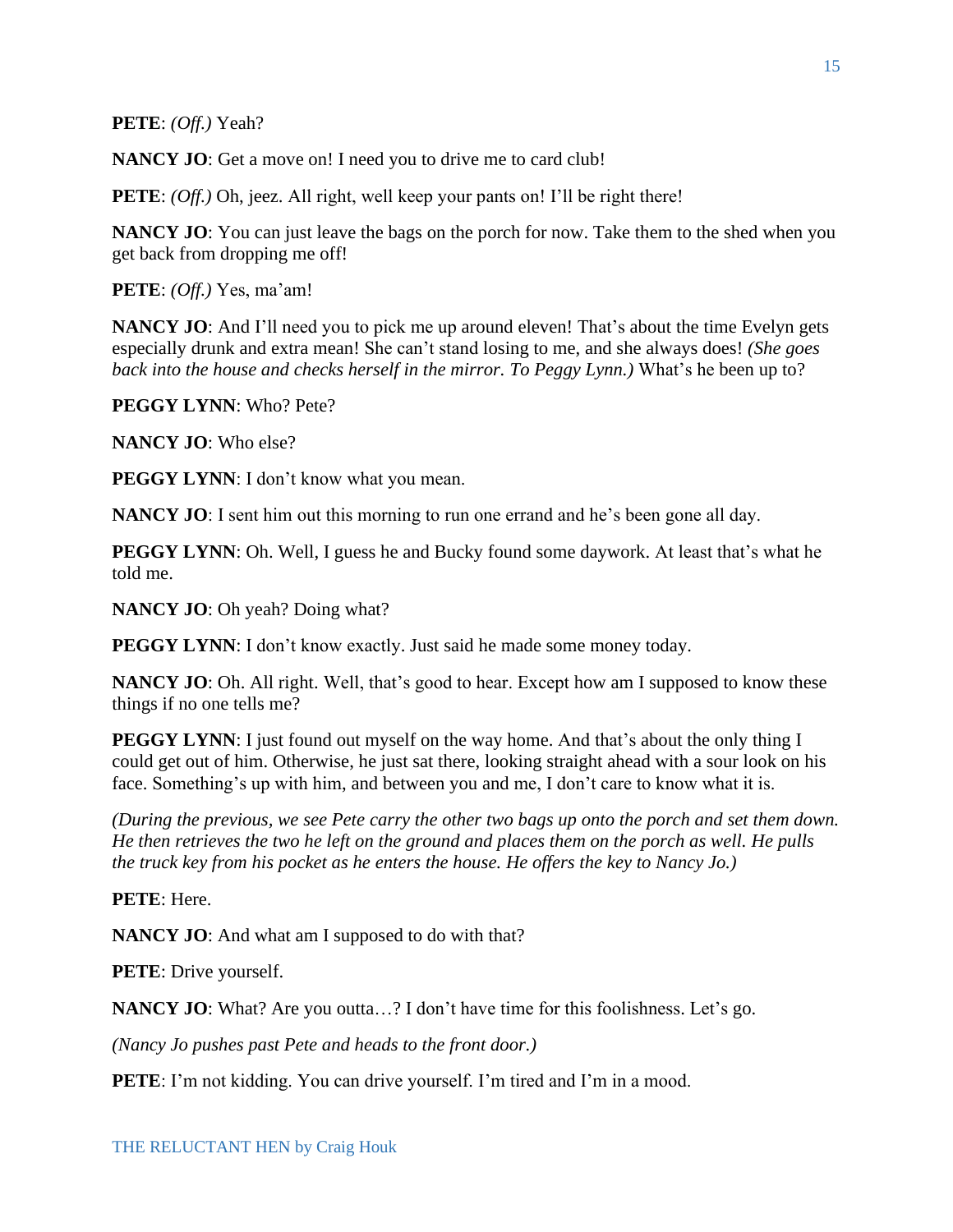**PEGGY LYNN**: Oh, now come on Pete--

**PETE**: Stay out of it, Peggy Lynn.

**PEGGY LYNN**: *(Rising out of the chair.)* Never mind him. I'll take you, Nancy Jo.

**PETE**: No. You're gonna stay here. We have some things that we need to talk about.

**PEGGY LYNN**: You're not the only one who's tired, so maybe I don't feel like talking.

**PETE**: It doesn't matter what you feel like. I have some things I need to get off my chest.

**PEGGY LYNN:** What has gotten into you?

**PETE**: *(Quietly but with sternness*.) I need you to keep your mouth shut, okay? *(Peggy Lynn is bewildered. To Nancy Jo.)* Now, you take this key and get the hell outta here. You remember how to drive an automobile, don't you?

**NANCY JO**: *(A little taken aback.)* I do. And all right. If you insist. *(She takes the key.)* If you two are hungry, there's a casserole in the fridge. Just set the oven to three fifty and the timer to twenty minutes *(On her way out the door.)* I hope I don't perish in some horrible accident.

**PETE**: *(Calling after Nancy Jo.)* You trying to cheer me up?

**NANCY JO**: Well, I never. *(She heads down the porch steps and disappears off.)*

*(In the house, silence. At length…)*

**PEGGY LYNN:** I'll turn the oven on and then I'm gonna freshen up. Can you put the casserole in?

*(She starts for the kitchen.)*

**PETE**: Peggy Lynn, just... Just hang on a second. Please.

**PEGGY LYNN**: You know what, never mind. I've suddenly lost my appetite. So, I'm just gonna get a bath and then I'm gonna go to bed. And maybe you should sleep out here tonight.

*(Peggy Lynn starts for the hallway.)*

**PETE**: God damn it, now, you listen to me.

**PEGGY LYNN**: Do not raise your voice at me. Where do you get off talking to me that way?

**PETE**: Sit down.

**PEGGY LYNN:** I will not sit down.

**PETE**: You will. And you're gonna hear me out whether you like or it not.

**PEGGY LYNN**: Well, you can rest assured that I am not gonna like it. Not one bit. *(She sits.)*  I'm sitting down, so this better be good.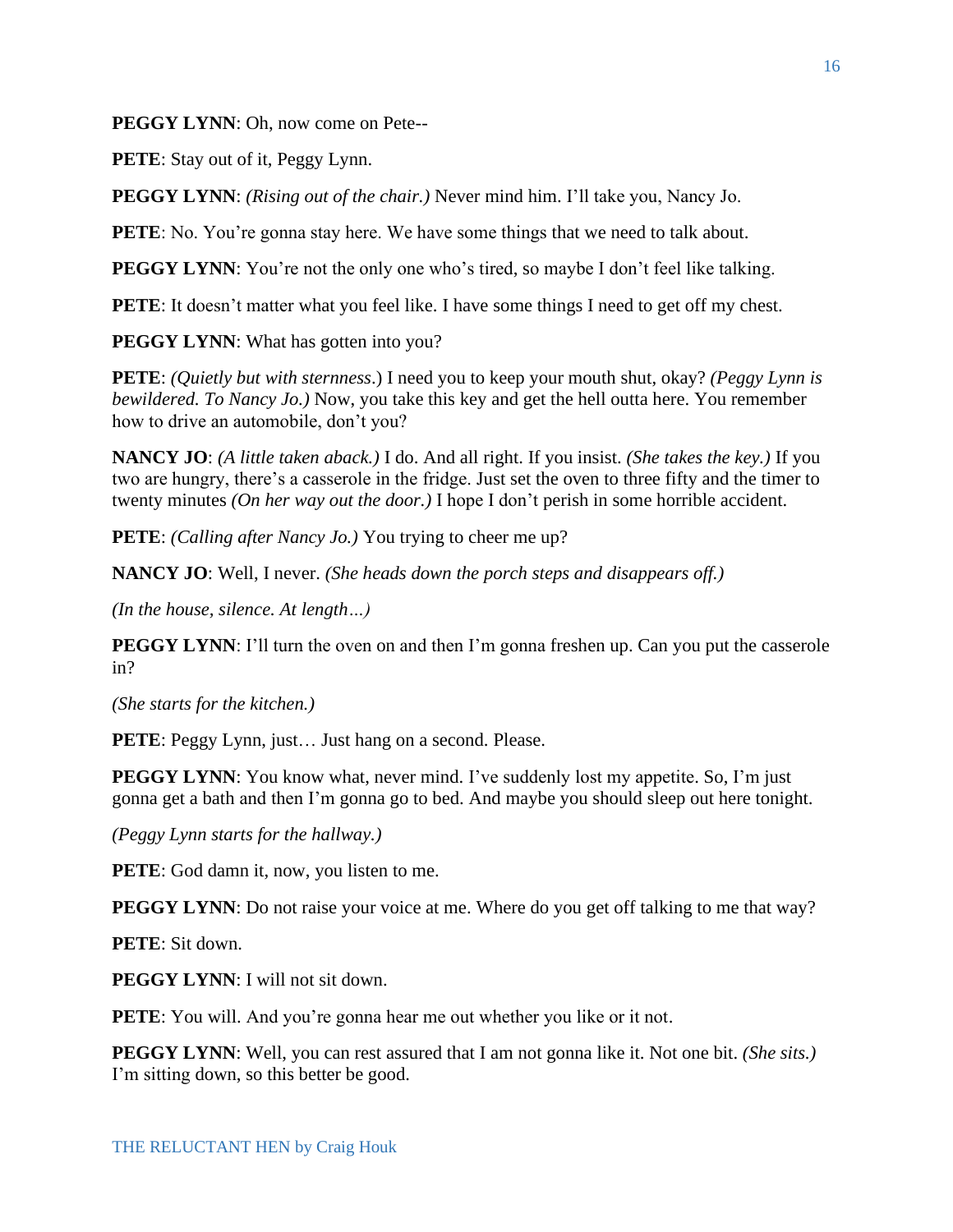**PETE**: Peggy Lynn...

**PEGGY LYNN:** You have my undivided attention.

**PETE**: I want a baby real bad.

**PEGGY LYNN**: Well good Lord, Pete, I know you do. It's all you ever talk about--

**PETE**: Boy, girl, it doesn't matter. And I want you by my side, every step of the way, for as long as you'll have me.

**PEGGY LYNN**: I'm not going anywhere. Except for maybe away from Nancy Jo if that's even possible. *(They both smile, perhaps chuckle, at this.)*

**PETE**: Well, I guess that's what I'm getting at. She's never gonna get rid of this farm, it's just gonna fall apart around her.

**PEGGY LYNN**: Well, she's not gonna live forever. At least I hope not. So, at some point, I expect it'll be yours to do with it whatever you want.

**PETE**: No, that's not gonna happen.

**PEGGY LYNN:** How do you figure?

**PETE**: Dad made her promise him that she wouldn't leave it to me. Said I didn't earn it, didn't deserve it.

**PEGGY LYNN:** You have got to be-- Well, what the hell is she gonna do with it?

**PETE**: I honestly don't care.

**PEGGY LYNN**: Oh now, come on Pete. This land is worth something. And all that equipment just sitting out there in the barn? And you're just gonna let it go? You're not gonna fight for it? I mean, at least talk to her. Otherwise, what the hell are we doing here?

**PETE**: I think it's about time we left.

**PEGGY LYNN:** Oh yeah? Where to? And with what money?

**PETE**: I don't mean this second, but soon. *(Beat.)* We're gonna have a baby, Peggy Lynn, I promise you that. And I'm gonna get myself a steady job, something I like, something that pays well, and I'm gonna buy us a small house somewhere with a little backyard, and maybe we'll get ourselves a dog, but nothing too much, something simple, something we can call home. *(Beat.)* Now, I know I'm not much good at anything, but I do know that I'm gonna be the best Dad there ever was. I'm gonna have purpose. And I'm gonna give us a proper life together. The three of us.

*(A moment.)*

**PEGGY LYNN**: I love you, Pete. I really do. And you're a good man with a good heart. But sometimes I think you're as dumb as they get.

**PETE**: *(This hits hard, but he concedes.)* I suppose that's true.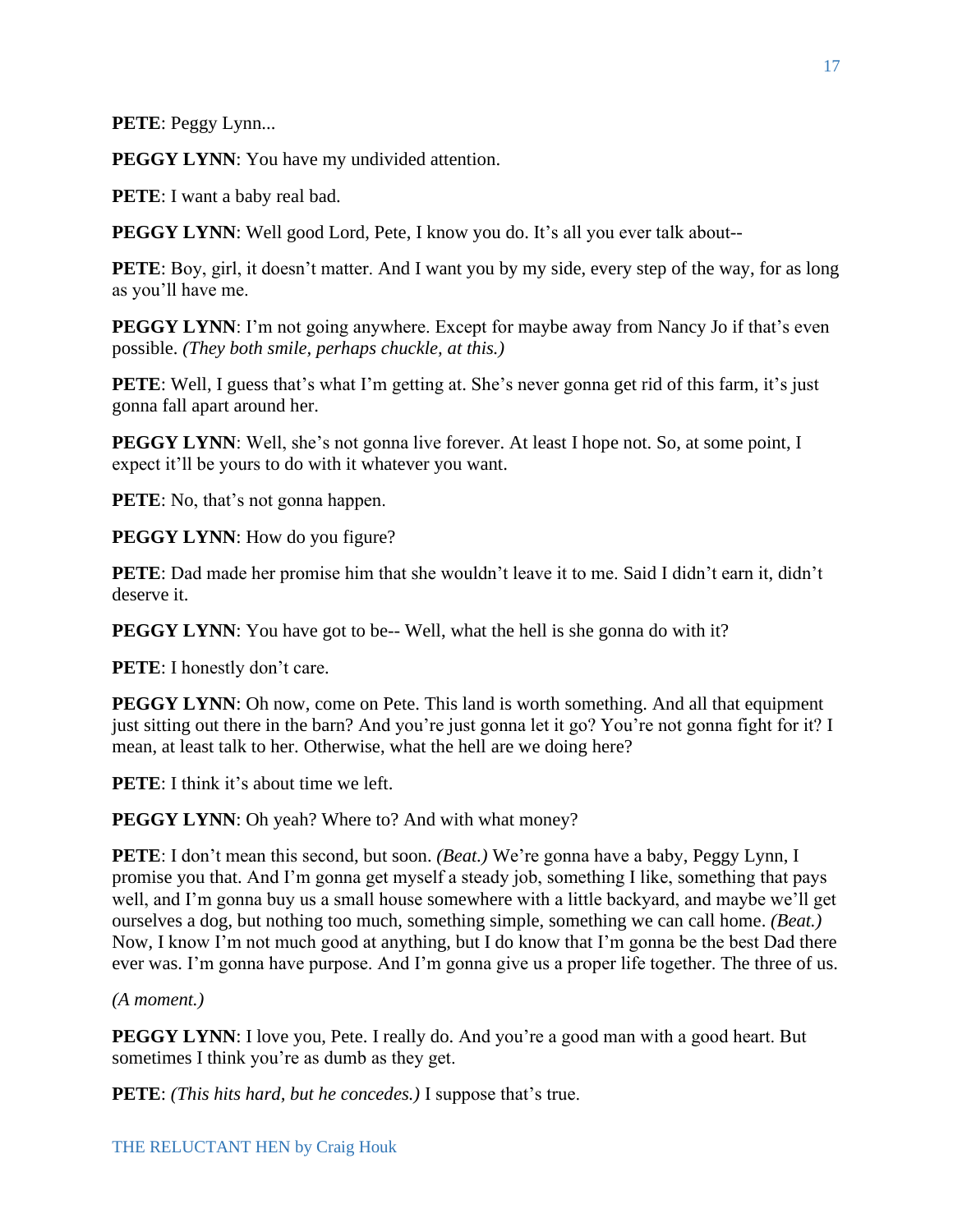**PEGGY LYNN**: You know, just because you want a baby doesn't mean I'm gonna be able to give you one. That is something that you understand, isn't it?

**PETE**: I do. But I have hope.

**PEGGY LYNN**: I see. You have hope. So, what is it you need from me then, Pete? Hm? You know, because it doesn't really matter what I do, I expect we both know this is just gonna turn out the same way it always does. So, what then? You want me to take an extended break from the salon again? You want me to risk losing some of my regular customers? Maybe I oughtta just sit around this house, perfectly still, and do what's expected of me. Hm? And what is it exactly that I'm expected to do, Pete? I mean because no one really seems to know, now do they. I got Doctor Wheeler telling me, "You should take up smoking, maybe it'll calm you down." Doctor Bowman tells me, "A little vodka in your orange juice might stop you from going into labor too soon." "Stay in bed all day." "Don't read any books, it'll cause too much excitement." "Don't argue with your husband." - We know you love that one, don't you, Pete? Oh, and my favorite… "Don't reach above your head because there's a damn good chance that the cord might be wrapped around that baby's neck, you don't wanna to strangle your unborn child, now do you, Peggy Lynn?" *(She is nearly in tears.)* Because every time you get me pregnant, Pete, I gotta live through that same nightmare. Don't you understand? It doesn't matter what I do, my body is just gonna keep failing me. But hey! Suck it up, right? Full steam ahead because Pete has hope.

*(A long moment passes.)*

**PETE**: I'm going out.

**PEGGY LYNN:** Probably a good idea. Get some fresh air. Clear your head.

**PETE**: For a drink. *(He starts for the front door.)*

**PEGGY LYNN**: A drink?

**PETE**: Yeah. Over at the Tap-N-Fill.

**PEGGY LYNN:** Oh, is that so? And how do you suppose you're gonna get there? You just sent your mother off in the truck.

**PETE**: I'm gonna walk.

**PEGGY LYNN**: Oh, for godsake, Pete. You will do no such thing.

**PETE**: I love you, Peggy Lynn.

**PEGGY LYNN:** And this is how you show it? By going out and getting drunk? You can't be serious.

**PETE**: Don't wait up. *(He exits through the front door, heads down the porch steps, and disappears off. Peggy Lynn follows him.)*

**PEGGY LYNN**: *(On the porch.)* Pete! Pete, what is wrong with you? Come back here! Pete! *(She crosses back into the house and goes to the phone. She opens an address book and thumbs through it for a number. She picks up the receiver and dials.)* Bucky, it's Peggy Lynn… Yeah,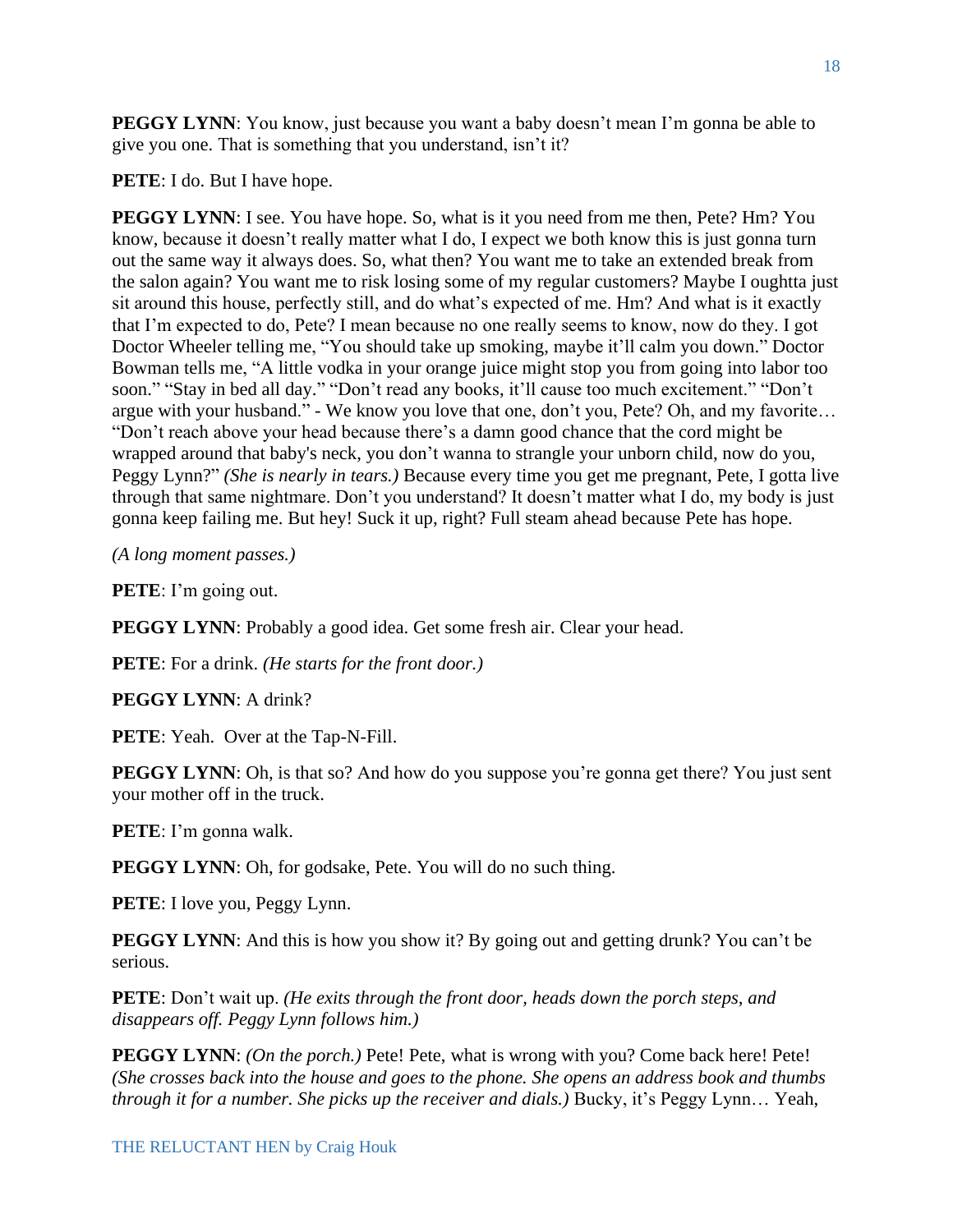well I guess I'm doing okay, but listen. I need you to pick Pete up… No, he's not here, he's run off… Well, not for good. Said he was going for a drink over at the Tap-N-Fill … Yeah, I know he usually asks you along, but it seems he's just lost what's left of his damn mind and now he's walking there… Nancy Jo has the truck… Look, I don't have time to go into details. I just need you to pick him up… Well, I expect the quickest way is route two fifty-nine, so I'm sure you'll find him somewhere along that stretch of road… No. No. Just take him wherever he wants to go. Let him get drunk and then bring him back here when he's had his fill. I'll leave the door unlocked. And you make certain he sleeps on the couch. I'll put out some blankets and pillows... Yes, I'm sure. And listen to me. I do not ever want to hear about whatever happens tonight. Do you understand…? Good. *(Peggy Lynn replaces the receiver. She sighs deeply and then winces after experiencing a sharp pain in her lower abdomen. She breathes lightly until the pain subsides, and then exits down the hallway.)*

*(End of Scene.)*

#### **SCENE 5**

*(1952. October. Around midnight. Several hours following the previous scene. Bucky Turner's cabin. Near darkness inside, moonlight streaming through a window. After a moment, the front door opens, and we see a man and a woman in silhouette.)*

**BUCKY**: Sorry. It ain't much but it's mostly clean. Stay here, I'll turn on a light. *(We barely see Bucky move in the darkness towards a lamp. He turns it on. The room is now lit but still fairly dim.)* There we go. *(He turns to Sandra who is still in the doorway.)* So, whatta you think?

**SANDRA**: You're right. It isn't much.

**BUCKY**: *(He laughs.)* You don't have to stay if you don't want to. I can drop you back off at the Tap-N-Fill or take you home. Just say the word.

**SANDRA**: No, it's fine. I'm fine. I'm happy to hang out for a bit. But that's all I'm gonna do. Just hang out. Nothing else.

**BUCKY**: Okay. Fair enough. I'll get you a beer. You can sit wherever you like.

**SANDRA**: Thanks.

*(Sandra sits. Bucky grabs two beers from a fridge, opens them, hands one to Sandra, and then sits.)* 

**BUCKY**: I was born just over there. By the fireplace.

**SANDRA**: You're kidding.

**BUCKY**: Nope. Just me and my Mom and Dad living here. I put in plumbing and electric about ten years back now. 'Til then, we bathed in the creek and did our business outside.

**SANDRA**: That's a little too rustic for my tastes.

**BUCKY**: For most people's tastes, I expect. Anyway, my Mom gave birth to me on top of some blankets in the middle of the floor there, and my Dad helped deliver me.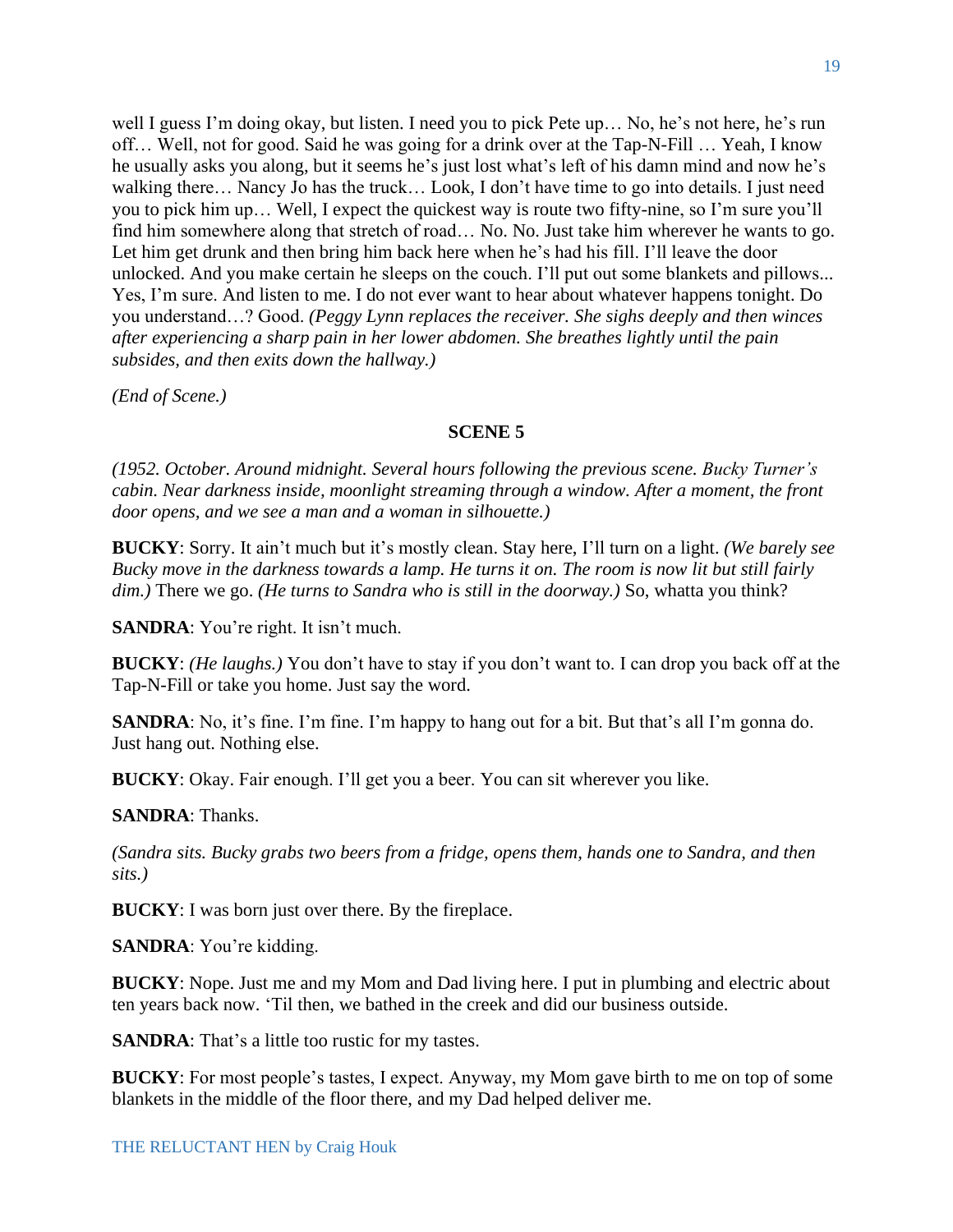**SANDRA**: Now, why on earth would they do that? I mean, I know you're a long way out here, but there must've been a doctor somewhere nearby.

**BUCKY**: We didn't have much money. And anyway, Mom knew what she was doing, helped deliver three of her siblings when she was a teenager. Apparently, though, Dad was a nervous wreck. Just barely got me into Mom's arms before he passed out. He just sort of toppled forward and whacked his head on the hearth.

**SANDRA**: Jesus.

**BUCKY**: Mom was tired and too busy tending to me to look after him. Said she was pretty sure he wasn't dead, but she didn't have the energy nor the inclination to sort that out.

**SANDRA**: Well, your mother sounds like a real hoot.

**BUCKY**: She's something else, that's for sure.

**SANDRA**: And was he okay? Your Dad?

**BUCKY**: Oh yeah, he was fine. Rattled his brain a little. Had a lump on his forehead and a cut above his left eye that took some time to heal. He was an ugly man anyway, so it didn't matter much. *(Beat.)* I got my looks from him.

**SANDRA**: Oh, you did, did you? Well, if you're angling for a compliment, you're wasting your breath.

**BUCKY**: So, you agree that I'm an ugly man.

**SANDRA**: I'll only agree that you're a man. *(Beat.)* What is it you do, Bucky Turner? I mean, besides pick up strange women in bars.

**BUCKY**: A little bit of this and a little bit of that. I'm what some might call, a day worker. I take odd jobs here and there. And sometimes – just for the hell of it – I'm a lumberjack.

**SANDRA:** A lumberjack? Now that's interesting.

**BUCKY**: Well, it ain't like I'm out there cutting down trees. What I actually do is help to get the logs up onto the trucks. So, it's not as interesting as you might think.

**SANDRA**: It's dangerous work, though, right?

**BUCKY**: It can be. I've seen lots of guys get hurt, some real bad, a few of them killed. I've been lucky so far, knock on wood. Other than that, there's really nothing too exciting about working at a lumber camp.

**SANDRA**: Oh yeah? Well, perhaps a woman might have a different point of view.

**BUCKY**: There's not many women in the lumber business. And the few there are… Well, they don't look nor act much different than the men. And that's the kind of woman no one pays much attention to.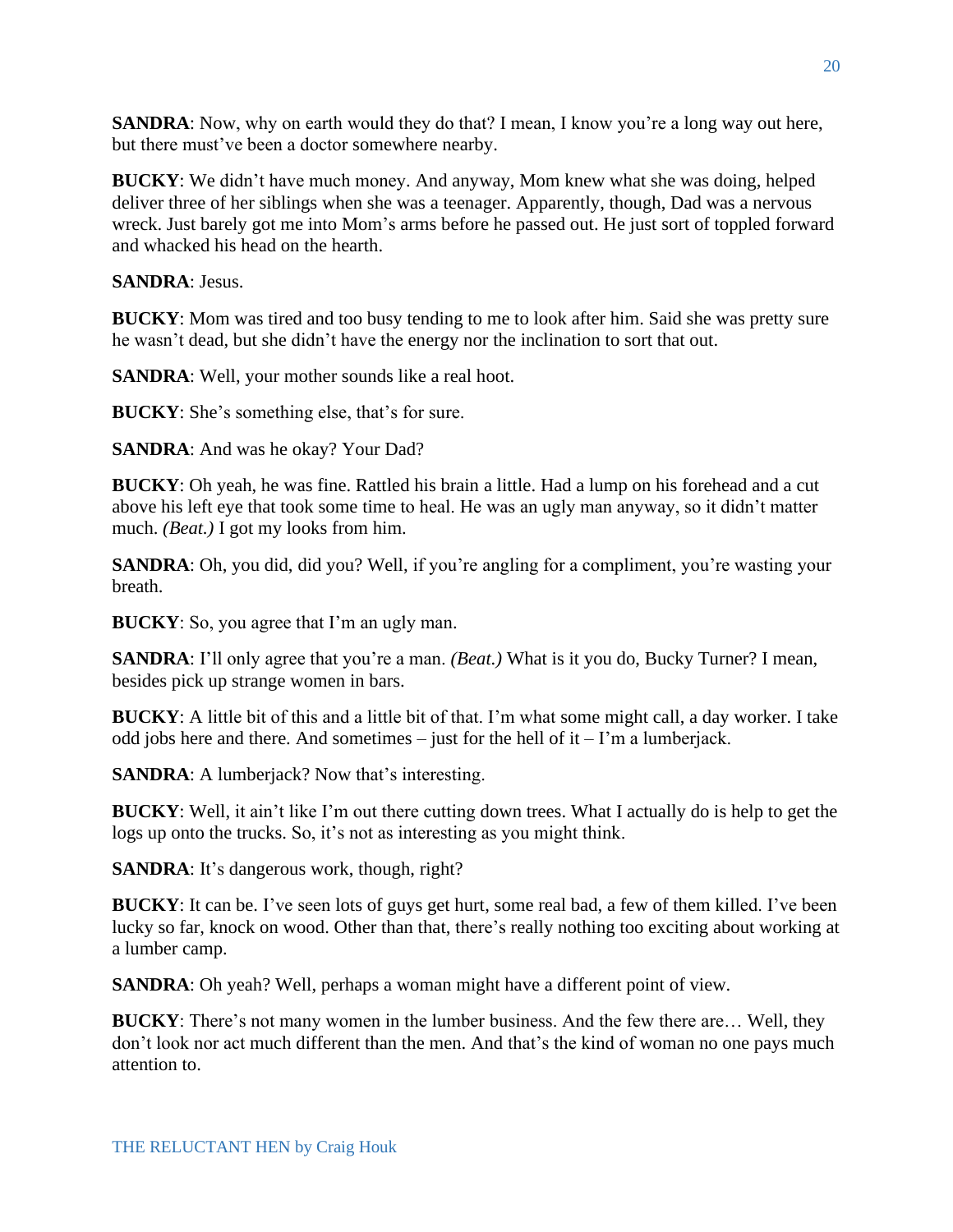**SANDRA**: That's a little narrow-minded, don't you think? There's a great variety of women in the world, so, I might suggest you do a little sampling first before you make up your mind. And who knows? Maybe underneath all that grime is the love of your life.

*(Beat.)*

**BUCKY**: You ain't from around here, are you?

**SANDRA**: Born and raised.

*(The bulb in the lamp blows. The room is dark again.)*

**BUCKY**: Damn it. You okay?

**SANDRA**: Yeah, I'm fine. Spilled a little beer on the floor, though.

**BUCKY**: Well, that's not a problem. Plenty of booze spilled in here over the years. Stay put. I'm gonna grab another bulb.

**SANDRA**: Actually, I could sure use your toilet if you don't mind. It's kind of urgent.

**BUCKY**: Oh. 'Course. Sorry. It's just behind the kitchen here. Give me your hand.

**SANDRA**: Thanks.

*(In the darkness, we scarcely see Bucky guiding Sandra off.)*

**BUCKY**: Just on the right there. Here, let me get the, uh…

*(We see a light come on and then hear a door close off. Bucky reappears and goes through some drawers to find a light bulb. He crosses to the lamp and replaces the busted bulb with the new one. Just as he turns on the lamp, there comes a loud knocking on the front door.)*

**PETE**: *(Elevated whisper.)* Bucky! Bucky, open the fucking door!

**BUCKY**: Jesus Christ. *(He crosses to the door.)* It's unlocked, you dipshit. *(He opens the door. The two men continue to speak in elevated whispers.)* What the hell's the matter with you?

**PETE**: *(Entering, overlapping.)* What the fuck's going on, Bucky?

**BUCKY**: You need to calm down. You hear me? There's nothing going on. Okay? We were just talking in here.

**PETE**: Bullshit. The lights just went out.

**BUCKY**: So, what's your point, huh? That's not your wife back there, is it? It's not even your girlfriend. But you come storming in here ready to stake claim to her like she was your personal property. You barely even know her.

**PETE**: You were supposed to honk the fucking horn. Wasn't that the signal we agreed on? Next thing I know, I see headlights flashing. I had to crawl out the back window. Tore a fucking hole in my pants. Meanwhile, I'm standing outside with my thumb up my ass while the two of you are getting it on in here.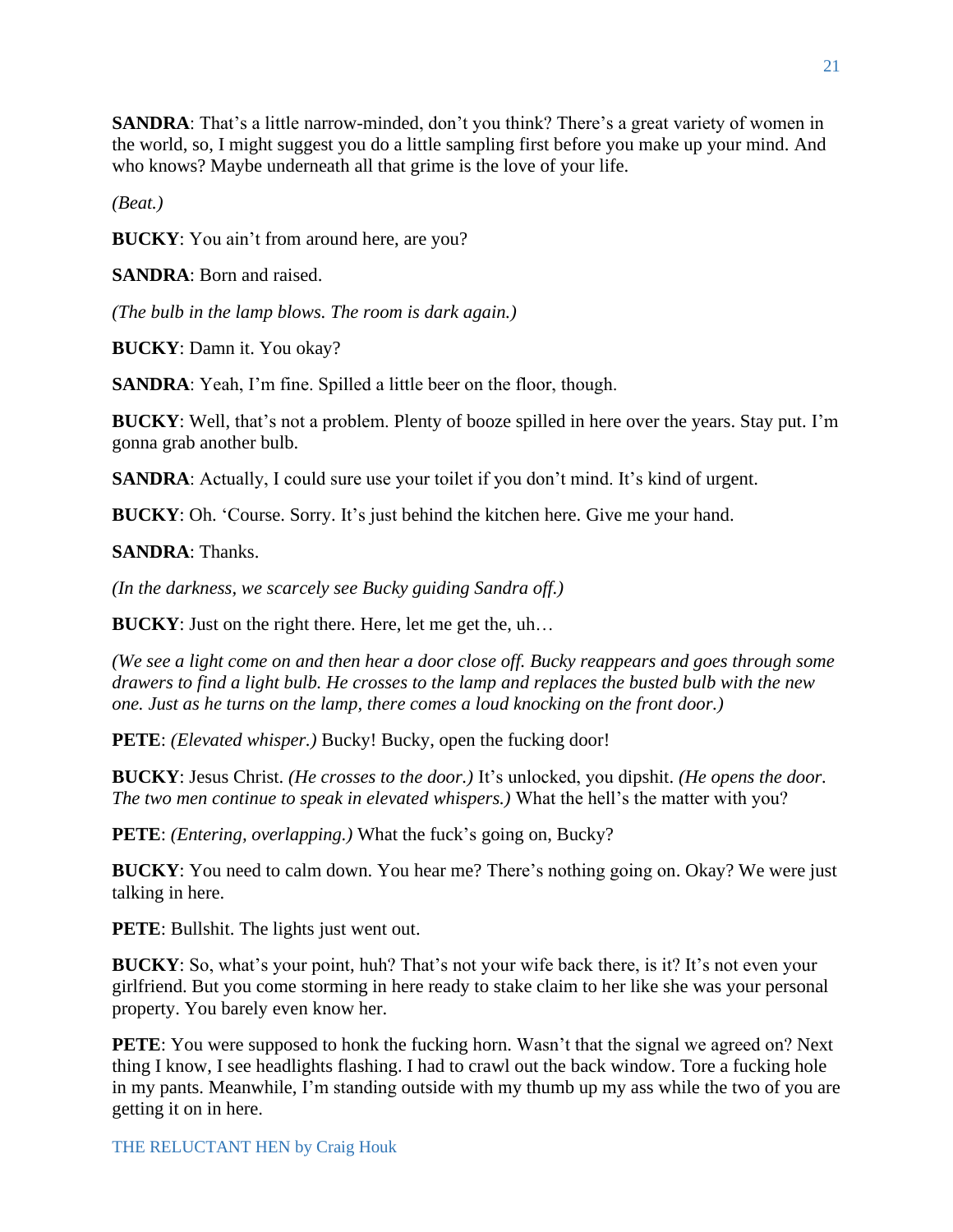**BUCKY**: Sounds like that hole came in handy then.

**PETE**: Fuck you.

**BUCKY**: Oh, come on now. Honking the horn was the dumbest part of that plan. And anyway, it wasn't like I was stopping you from knocking on that door sooner, was it? *(Beat.)* Yeah, and so what about that, huh? Didn't seem like you were in any rush to get in here. *(Beat.)* You know, just because you've got cold feet doesn't mean I'm in here taken advantage of the situation. *(A tense but quiet moment passes.)* What's going on, Pete?

**PETE**: You're supposed to be my friend, Bucky.

**BUCKY**: I am your friend. But listen, this is on you. Okay? I was just doing what you asked me to do. You told me to drop you off here and head on over to the Tap-N-Fill. And so that's what I did. And then you tell me to bring that girl back to my place. And I did that too. And now what? I'm supposed to ignore her? We were just talking in here. All right? The fucking lightbulb blew on the lamp. That's why it got dark in here.

**PETE**: *(Breathing heavy, befuddled.)* Fuck. Fuck. This was a stupid idea.

**BUCKY**: All right. All right. Well, that's okay. It ain't too late to change your mind, you know. There's nothing that's happened here that can't be undone. So, why don't you get on outta here and I'll--

*(Sandra enters from the bathroom off.)*

**SANDRA**: Pete?

**PETE**: *(Quietly.)* Aw shit.

**SANDRA**: What... What're you doing here? You two know each other?

**BUCKY**: Oh, yeah. We know each other. Me and Pete, we go way back.

**SANDRA**: And?

**BUCKY**: And what?

**SANDRA**: And what's he doing here?

**BUCKY**: *(To Pete.)* She wants to know why you're here.

**PETE**: Right, uh... Wow, this is awkward. Yeah, so, uh... so, my wife and I, we, uh... We had a pretty heated argument earlier. And she, uh… well, she threw me out of the house. And since Bucky is my best pal, this was the only place I could think of to go.

**SANDRA**: Oh yeah? And what were you two fighting about?

**PETE**: I don't… I don't really wanna get into it.

**SANDRA**: I'm not talking about your wife. I heard you two going at it out here. Tossing curse words back and forth like a pigskin.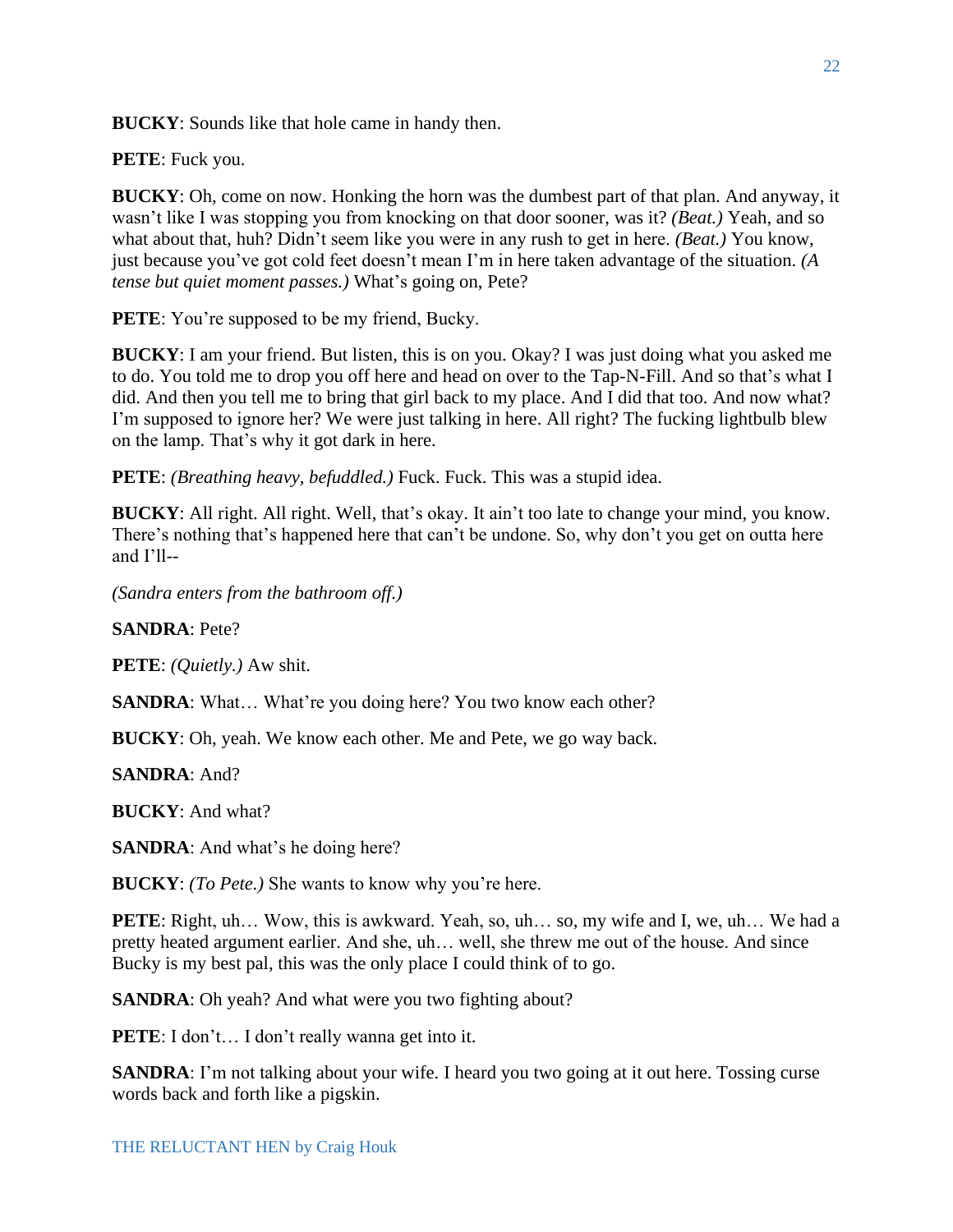**PETE**: Oh, uh--

**BUCKY**: Yeah, so I'm gonna head outside and have a cigarette. And then I think I'll go and check on Laureen while I'm at it. Don't wait up.

*(Bucky exits the cabin.)*

**SANDRA**: Laureen?

**PETE**: His Mom. She lives in a shack down by the water.

**SANDRA**: A shack?

**PETE:** Yep. Said she didn't want to spend her twilight years living with her son, so Bucky built a small shack out back for her. Don't worry. She's comfortable.

**SANDRA**: And his Dad?

**PETE**: Oh, he left a long time ago. Bucky was just a kid.

**SANDRA**: I see.

**PETE**: Yeah, so…

*(An awkward moment.)*

**SANDRA**: And what about you?

**PETE**: What about me what?

**SANDRA**: Just you and your wife at home? Any kids?

**PETE**: No. No. Not yet anyway. We're trying, though.

**SANDRA**: And your folks? They still alive?

**PETE**: Well, my Dad passed. Been more than ten years now, I think.

**SANDRA**: Was he a good man?

**PETE**: Yeah. Yeah, he was. And… he was… a serious man too. *(Beat.)* He wanted a shit-ton of kids. I mean, what farmer doesn't, right? And let me tell you, if he had his way, every last one of 'em was gonna be a boy. But my Mom was only able to give him one child. A son to be sure, but that's all she could manage.

**SANDRA**: Little baby Pete.

**PETE:** Aw, now come on. Don't be getting all flip with me. I don't like that.

**SANDRA**: I'm sorry. And I wasn't being flip. I was trying to be cute.

**PETE**: Either way, I don't like it.

**SANDRA**: All right, okay. Go on.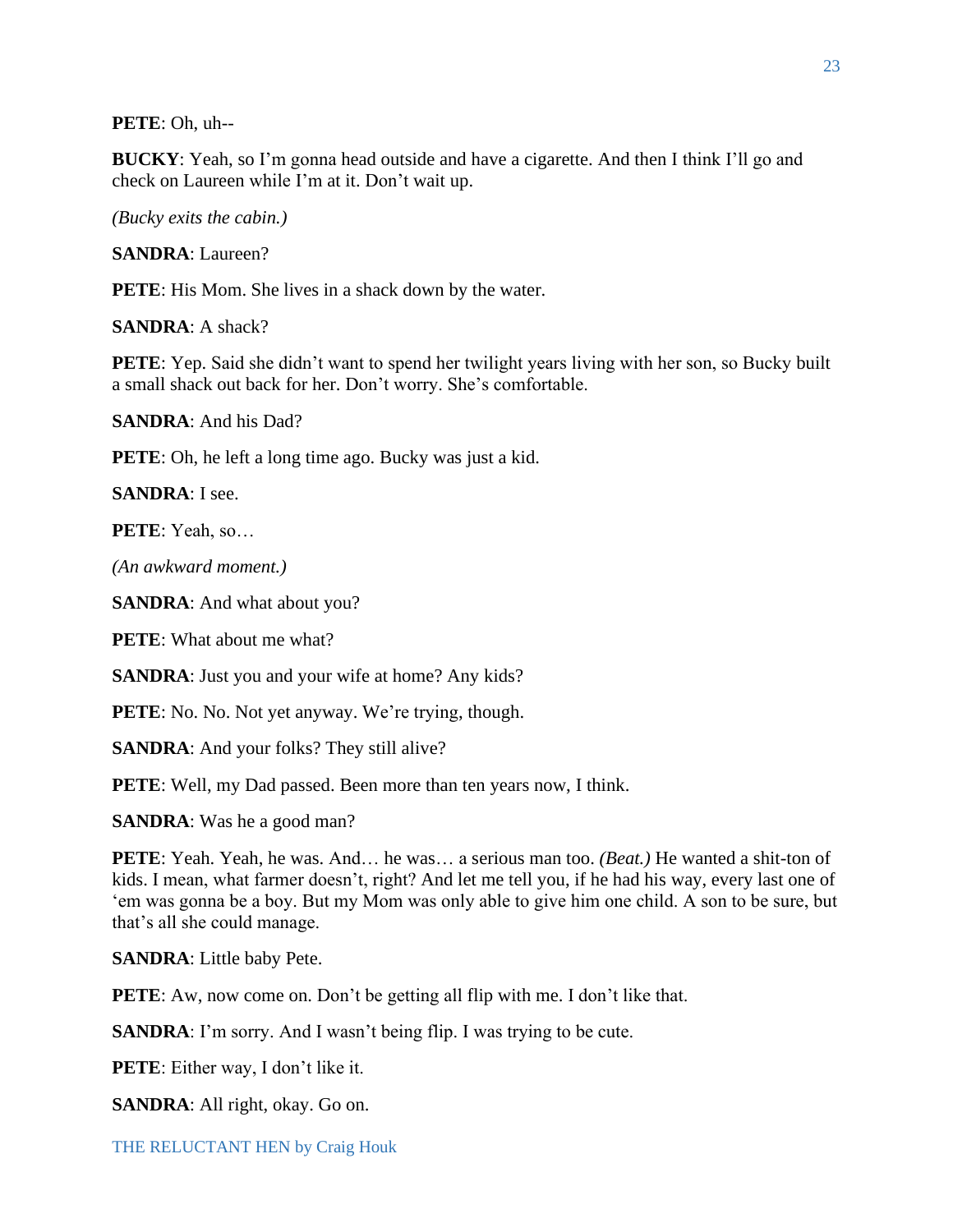**PETE:** Anyway, the farm... It was my Dad's dream. But how the hell was he gonna take care of all that land with just one kid? *(Beat.)* Well, lucky for him, Bucky was willing to come over and pitch in. I mean, hell, he never had anything better to do, living all the way out here with his folks. And all they ever did was drink and fight. *(Beat.)* But you know, even with Bucky doing his part, we couldn't keep up. And so eventually, I just lost interest. Too much to do and no desire to actually do it. And I was missing out on being a kid as far as I was concerned. So, me and Bucky would just skip out all the time and leave my Dad to fend for himself. *(Beat.)* And you know, I expect he could've beaten my ass. Or at least threatened to. Or scolded me. Or grounded me, something of that sort. But he never did any of that. Instead, my Dad just went out and got himself a bank loan, hired a bunch of men to work with him, got the farm running like a finely tuned machine, and eventually the money started rolling in. For quite some time in fact. Mom was overjoyed, Dad was satisfied, and lazy good for nothing little baby Pete still got whatever he wanted. *(Beat.)* Until Dad died. And then everything went to pot.

**SANDRA**: The only thing you can do – the only thing any of us can do – is to be grateful for what was once there and then to learn to appreciate what's been left over.

*(Silence.)*

**PETE**: And you? I bet you got some stories.

**SANDRA:** None that I care to share.

**PETE**: Right.

*(Silence.)*

**SANDRA**: You know, you went to a whole lot of trouble to get me to come all the way out here.

**PETE**: I'm not sure I know what you mean.

**SANDRA**: I think you do. Lucky for you, I don't mind a little adventure now and then.

**PETE**: You got this all wrong.

**SANDRA**: Is that a fact?

**PETE**: Listen--

**SANDRA**: What is it you want, Pete? Hm? You bored at home? You looking for a little something on the side? Or are you just planning on leaving your wife altogether?

**PETE**: I love my wife.

**SANDRA**: And that's why you're out here trying to get laid?

**PETE**: I don't know why you got to talk like that.

**SANDRA**: So, is it?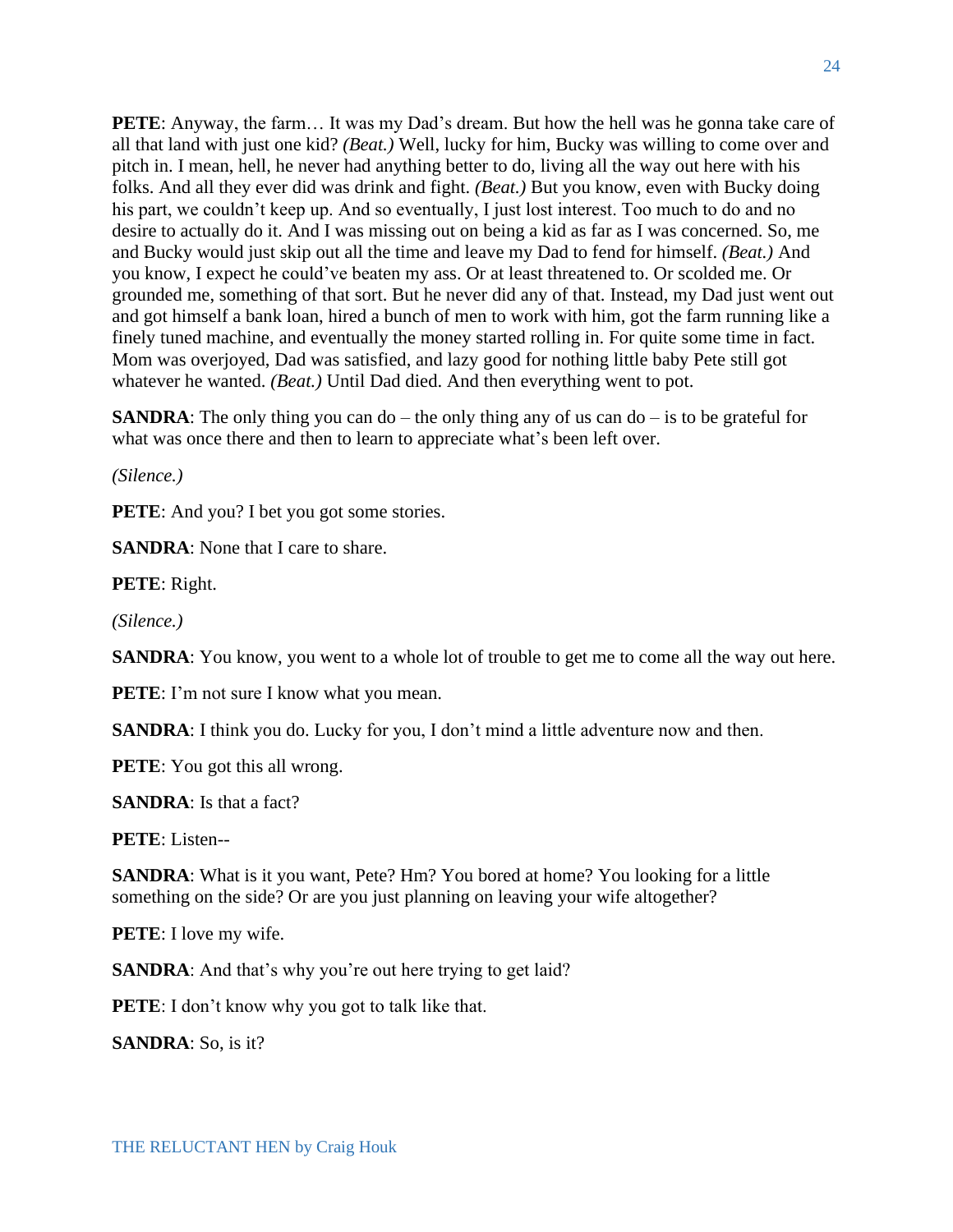PETE: You know, you're not so innocent in all this. All high and mighty, telling me just because a man and a woman might have drinks together doesn't mean they'll end up in bed together. But here you are planning to do who knows what with some guy you just met in a bar.

**SANDRA**: Yeah, well here's the difference between you and me: Whereas you can't wipe your ass without having to check in with the missus first, I'm not obliged to answer to anyone, at any time. Least of all you.

**PETE**: One day some man's gonna put you in your place, you mark my words.

**SANDRA**: I see. Well, at the moment, you're the only man here. So, what do you say, Pete? You wanna be the first who puts me there?

*(A beat before Pete goes in for a kiss and Sandra receives it with gusto. They fumble to remove their clothing, all the while still kissing, grunting, and groping. It is anything but delicate. They are finally somewhat undressed and grappling with each other, and ultimately begin to have passionate sex. At this, we hear Peggy Lynn cry out in the distance as lights fade to black.)* 

*(End of Scene.)*

## **SCENE 6**

*(1952. October. Continuous from the previous scene. The farmhouse. Peggy Lynn continues to cry out as Nancy Jo – who has just returned from card club – comes up the stairs and onto the porch. Peggy Lynn appears from the hallway. She has blood on her nightgown. Nancy Jo crosses into the house.)*

**NANCY JO**: *(To herself.)* Oh, boy. *(She moves to Peggy Lynn. She is pragmatic.)* You're fine. Peggy Lynn. Peggy Lynn, listen to me. It's never gonna get easy, but you're fine. Okay? Now, come on. Sit down. *(Nancy Jo guides Peggy Lynn to a chair.)* I'm gonna get you some water, all right?

## **PEGGY LYNN**: No.

**NANCY JO**: No?

**PEGGY LYNN:** I want a steak and a glass of wine.

**NANCY JO**: I'll open a jar of olives and once we get you settled in, then maybe I'll make you some eggs. How's that sound?

**PEGGY LYNN**: Don't do me any favors.

*(Nancy Jo heads into the kitchen to retrieve the water and olives.)*

**NANCY JO**: *(Off.)* I would've been home sooner, but the girls and I decided to let Evelyn win a few hands, which of course put her into a very good mood. So, we all had a really nice time tonight. No disagreements. Just some good old-fashioned pinochle and gossip. *(She returns from the kitchen and hands Peggy Lynn a glass of water.)* Here you go. *(Peggy Lynn takes the glass. Nancy Jo opens the jar of olives and hands those over as well.)* Eat as many as you like. They'll help. *(Nancy Jo retrieves her purse and pulls a pack of cigarettes from it. She sits and starts to*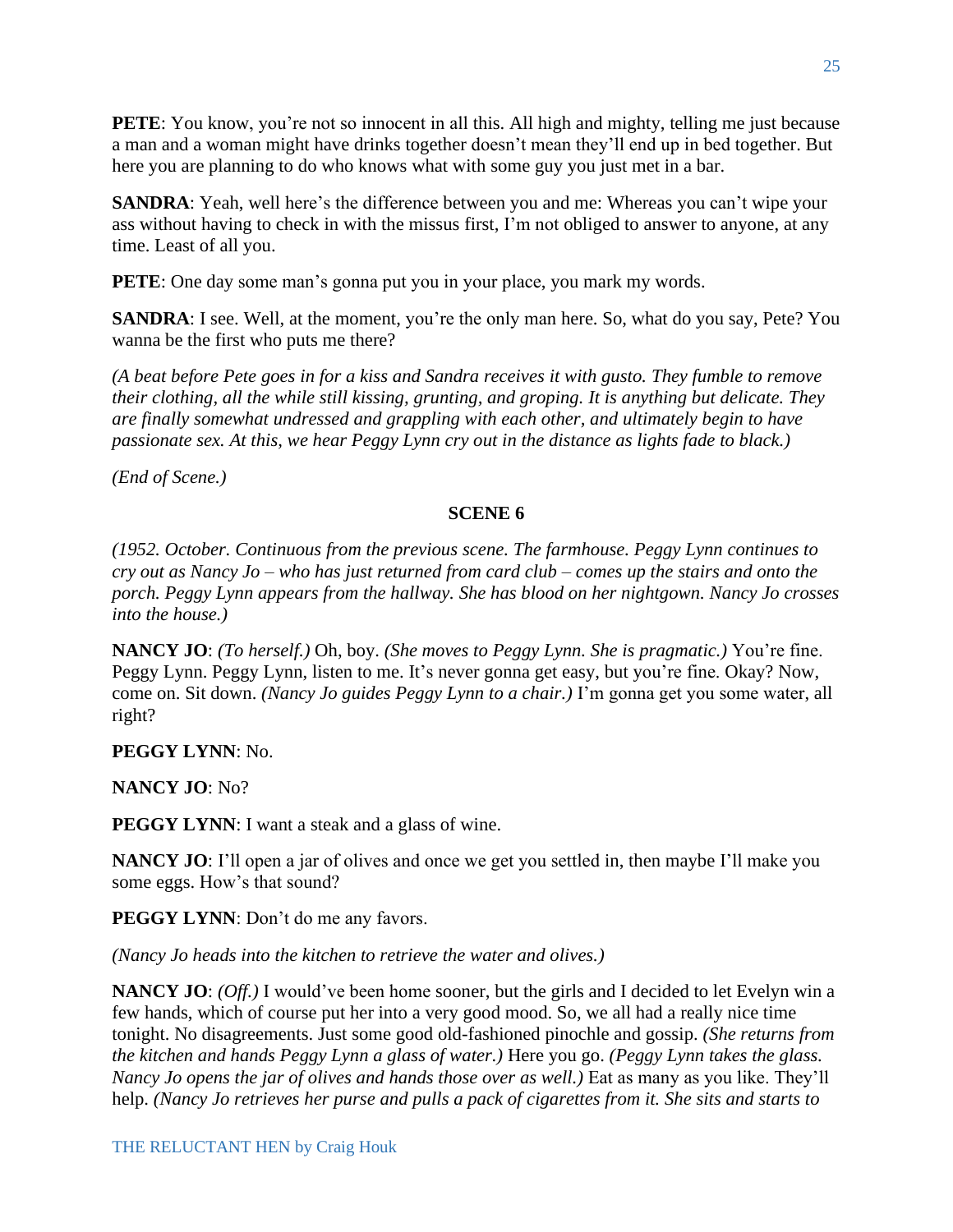*light a cigarette but then looks to Peggy Lynn and decides against it. A moment.)* I'm an unkind woman. I know that. And I've been especially tough on you. Truth is, though, you're the best thing that's ever happened to Pete. He doesn't deserve you. But that doesn't change the fact that I just don't much like you. You're bossy and you've got a mouth on you. And there's only room for one she-devil in this house. *(Beat.)* But honestly, Peggy Lynn, what the hell do you care what I think or what I have to say? I'm an old lady and I'm set in my ways. So, you can either twist yourself into a pretzel arguing with me or you can just leave me to stew in my own resentment and simply find a way to be kind to yourself. Because that's all that matters really.

*(A moment passes as Peggy Lynn eats some olives and drinks her water. Nancy Jo contemplates her cigarette.)*

**PEGGY LYNN**: Go to hell, Nancy Jo.

*(Peggy Lynn rises from her chair and exits down the hallway.)*

**NANCY JO**: *(Calling after her.)* Leave your nightgown in the bathroom! I'll soak it in the tub overnight! *(Peggy Lynn's nightgown comes flying from the hallway and lands on the living room floor.)* Or you can just leave it there on the floor where I will most assuredly not miss it. *(She lights her cigarette.)*

*(End of Scene.)*

#### **SCENE 7**

*(1952. November. Roughly six weeks after the previous scene. Outside of Murdock's Feed Supply. Laureen Turner appears. She is carrying bags of supplies that she just purchased. She is having difficulties balancing things when she drops it all. Sandra Miller has just finished locking the store door and dropping the key through a mail slot. She then comes rushing to Laureen's aid.)*

**SANDRA**: I knew it. Now, I told you I was happy to help you get your things to your car. Are you okay?

**LAUREEN**: Yes, I'm okay. I'm just fine. And you were right. These bags are heavy. But I didn't want to bother you. I was already keeping you past hours.

**SANDRA**: It's no bother. Now here, let me take care of this for you.

*(Sandra crouches and begins collecting items and putting them back into the bags.)*

**LAUREEN:** Well, I appreciate it, but do be careful there. Don't go straining yourself.

**SANDRA**: Oh, don't you worry. I am nothing if not sturdy.

*(Sandra continues picking up things.)*

**LAUREEN**: Thank you. That's very sweet.

**SANDRA**: It's my pleasure.

**LAUREEN**: I'm sure you just wanna get home after a long day.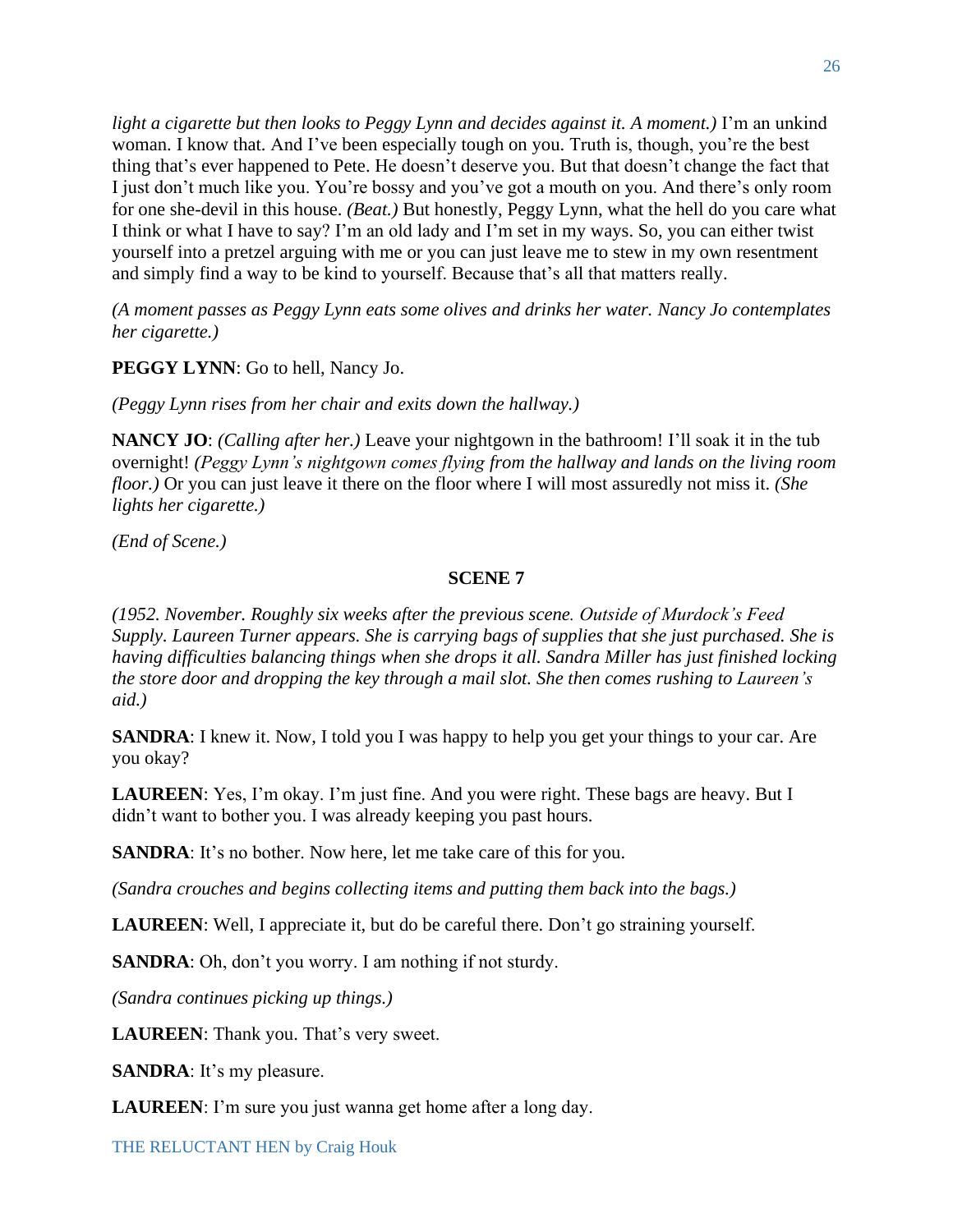**SANDRA**: Actually, I'll be getting on the road straight from here. I've got a big trip ahead of me.

**LAUREEN**: Oh yeah? You got vacation plans?

**SANDRA**: No. I'm moving away. I just finished my last shift here at the supply store. Packed my car this morning, so I'll be heading out as soon as I get you organized and on your way.

**LAUREEN**: Well, that's exciting. Except now I feel just awful. I bet your anxious to go, and here you are having to help some clumsy old lady with her bags.

**SANDRA**: I'm in no rush, so don't you worry.

*(Beat.)*

**LAUREEN**: Listen, I hope you don't mind me asking-- You know what, never mind, it's none of my damn business.

**SANDRA**: What is it?

**LAUREEN:** No. I shouldn't have said anything. I guess I'm just nosy is all.

**SANDRA**: Well, go on then.

**LAUREEN**: It's just that I have a hunch about these things sometimes. And I am rarely if ever wrong.

**SANDRA**: Well, now you've got me in suspense.

**LAUREEN**: How far along are you, do you think? *(Sandra stops what she's doing and looks up at Laureen. Silence.)* I'm guessing about five, six weeks, maybe.

*(Beat.)*

**SANDRA**: I'm just gonna finish up here and then get you to your car, all right?

**LAUREEN**: I've upset you.

**SANDRA**: No. No. Not at all. I just think it's an odd question to ask someone you don't know.

LAUREEN: For most women, it's cause for celebration.

**SANDRA**: Most women?

**LAUREEN**: That's right.

**SANDRA**: And have you had occasion to speak to most women?

**LAUREEN**: I ain't sure I understand.

*(Sandra has finished repacking the bags and perhaps hands Laureen one and holds onto the others.)*